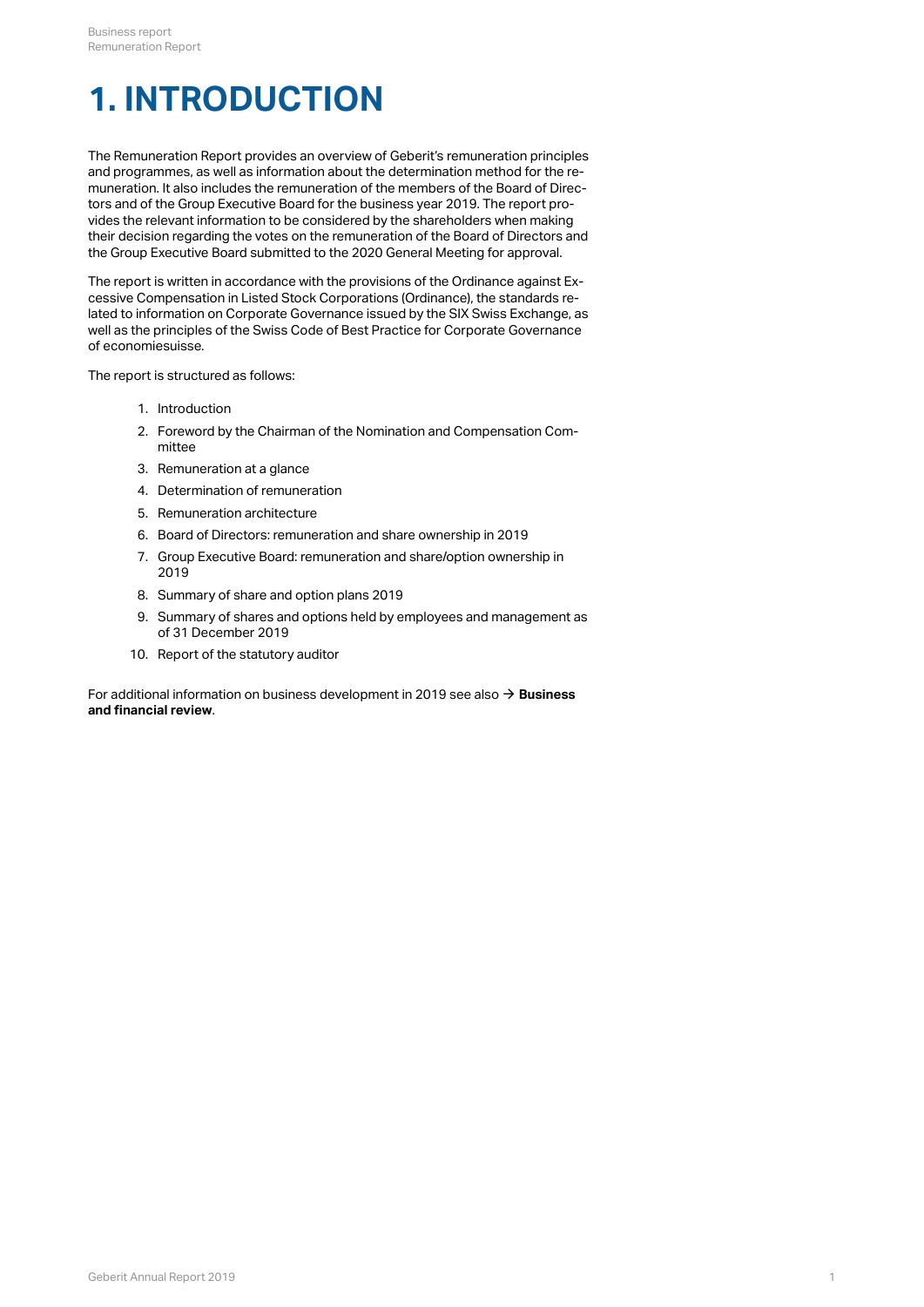## **2. FOREWORD BY THE CHAIRMAN OF THE NOMINATION & COMPENSATION COMMITTEE**

#### Dear shareholders,

On behalf of the Nomination and Compensation Committee (NCC), I am pleased to present the 2019 Remuneration Report.

Following the election of the members of the Nomination and Compensation Committee during the General Meeting for 2019, Thomas M. Hübner was welcomed as a new member of the Committee. Unfortunately, we unexpectedly had to bid farewell to our esteemed colleague in October of this year after his valuable contributions. We will greatly miss him as a valued member of the Board of Directors.

The construction sector varied from country to country in 2019. In the year-on-year comparison, the market environment was characterised by lower growth. Nevertheless, we can look back on a very good financial year. Thanks to convincing currencyadjusted net sales growth and further improved, high profitability, we succeeded in further consolidating our position as leading supplier of sanitary products in Europe and increasing it outside Europe. The increase in the operating cashflow margin compared with the previous year was above all driven by lower raw material prices, higher sales volumes, an improved product mix and price increases as well as to enhancements in efficiency and high cost discipline. In addition, a change to the IFRS accounting standard had a positive impact on the EBITDA development. Strong tariff-related increases in personnel expenses and one-off costs in connection with brand harmonisation had a negative effect. As a result of the strategy of striving for natural currency hedging, the currency development did not have any negative impact on the operating margin. The Remuneration Report summarises how these results impacted the variable remuneration made to the members of the Group Executive Board under the different remuneration components.

During the reporting year, the NCC performed a thorough external review of the market conformance and competitiveness of the remuneration paid to the Board of Directors. The remuneration system and the amount of remuneration for Geberit's Board of Directors conform to standard market practice and the Board of Directors confirmed that no changes were necessary.

The changes to the remuneration programmes for the Group Executive Board that had been adopted by the Board of Directors in the previous year were duly implemented in the year under review. The programmes were primarily harmonised and the entire system simplified, although the value of the programmes is roughly the same:

- All options granted under the long-term incentive plan (MSOP) and under the management share purchase plan (MSPP) are subject to three-year cliff vesting and a maturity of nine years from 2019. The main purpose of these changes is to simplify and harmonise the remuneration system for the Group Executive Board.
- The long-term share ownership plan is subject to new clawback and malus provisions of the type already applicable to the short-term incentive programme including MSPP. -

Otherwise, the NCC performed its regular activities throughout the year such as the performance goal setting at the beginning of the year and the performance assessment at year end, the determination of the compensation of the members of the Board of Directors and of the Group Executive Board, as well as the preparation of the Remuneration Report and of the say-on-pay vote for the General Meeting. You will find further information on our activities and on Geberit's compensation system and governance on the following pages.

At the 2020 General Meeting, we will request your approval of the total remuneration amount to be awarded to the Board of Directors for the period until the following General Meeting, and the maximum aggregate remuneration awarded to the Group Executive Board for the 2021 business year. Additionally, you will have the opportunity to express your opinion on this Remuneration Report in a consultative vote. You will see in the report that the remuneration awarded to the Board of Directors for the compensation period ending with the 2020 General Meeting and the remuneration awarded to the Group Executive Board in 2019 are within the limits approved at the 2019 General Meeting and 2018 General Meeting respectively.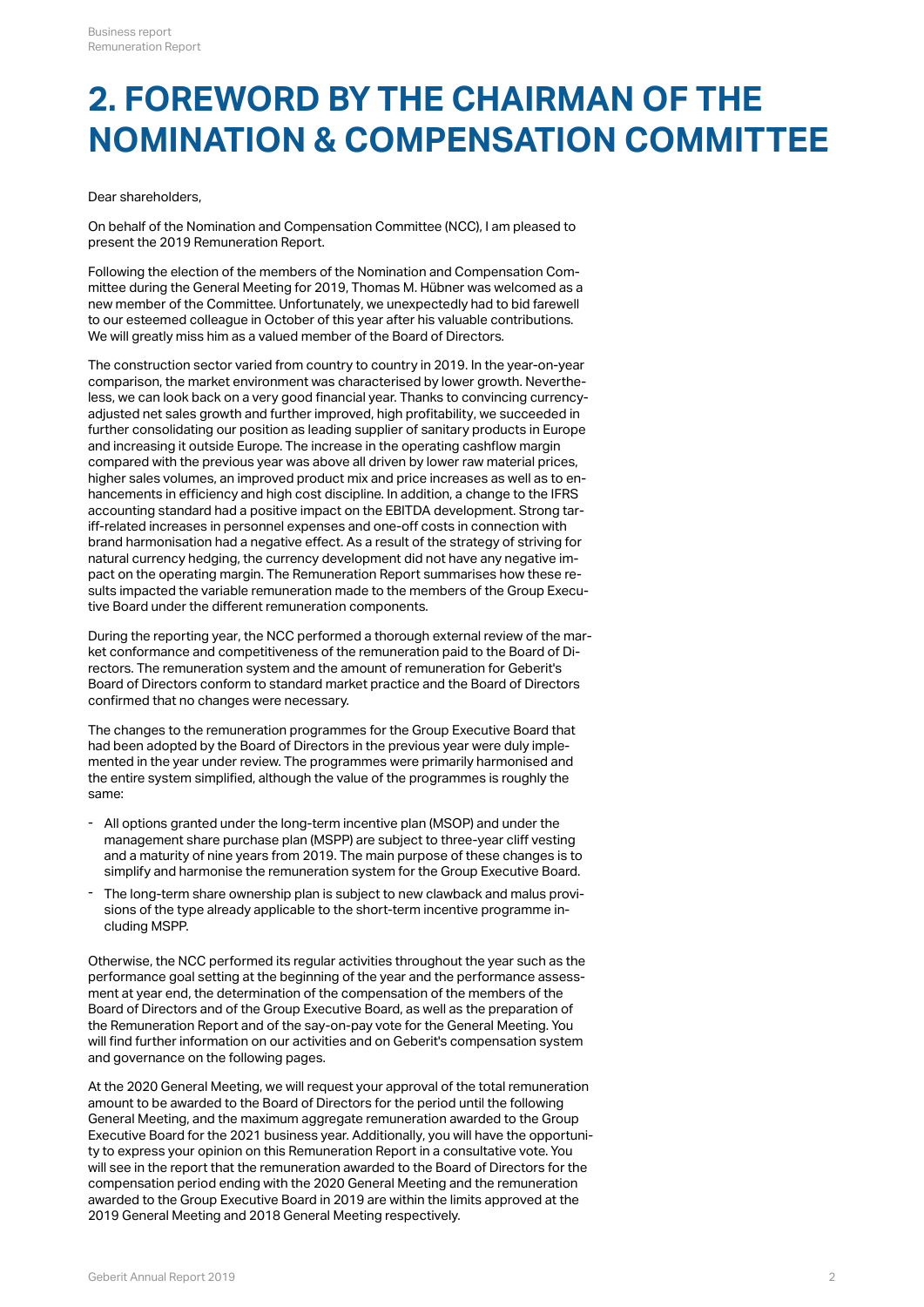Looking ahead, we will continue to assess and review our compensation programmes to ensure that they are still fulfilling their purpose in the evolving context in which the company operates. We will pursue an open and regular dialogue with our shareholders as we continue to enhance the compensation system. In our view, this report contains all relevant information. We are confident that our remuneration system rewards performance in a balanced and sustainable manner and aligns well with shareholders' interests.

Yours sincerely,

Hartmut Reuter Chairman of the Nomination & Compensation Committee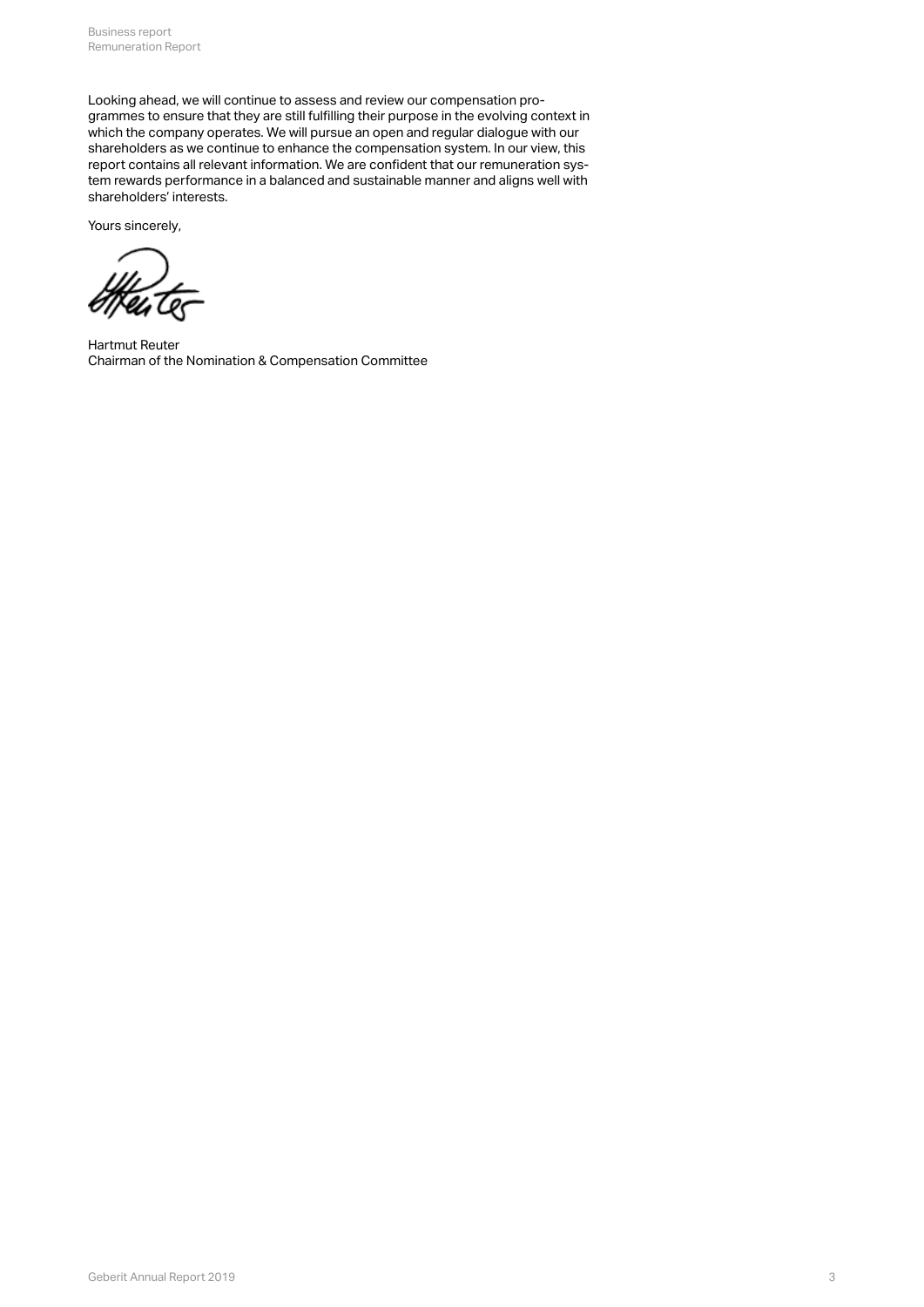# **3. REMUNERATION AT A GLANCE**

## **BOARD OF DIRECTORS**

## **SUMMARY OF CURRENT COMPENSATION SYSTEM**

In order to ensure the independence in their supervisory function, members of the Board of Directors receive a fixed remuneration only, in the form of cash and shares, with a blocking period of four years.

| <b>Annual fees</b>                | in CHF  | <b>Delivery</b>                    |
|-----------------------------------|---------|------------------------------------|
| Chairman                          |         | 885,000 Cash and restricted shares |
| Vice Chairman                     | 245,000 | Restricted shares                  |
| Member of the BoD                 | 190,000 | Restricted shares                  |
| Chairman of NCC / Audit Committee | 45,000  | Restricted shares                  |
| Member of NCC / Audit Committee   | 30,000  | Restricted shares                  |
| Expense allowance                 | 15,000  | Cash                               |

See also → [5. Remuneration architecture, 5.1 Board of Directors](#page-8-0)

## **COMPENSATION IN 2019**

The compensation awarded to the Board of Directors for the term of office until the Annual General Meeting 2019 is within the limits approved by the shareholders at the Annual General Meetings:

| <b>Comparison period</b> | Approved amount (CHF) Effective amount (CHF) |            |
|--------------------------|----------------------------------------------|------------|
| AGM 2018 - AGM 2019      | 2.350.000                                    | 2.277.427  |
| AGM 2019 - AGM 2020      | 2.350.000                                    | 2.192.919* |

\* As the compensation period is not yet completed, the final amount (including social security contributions) will be included in the Remuneration Report for Financial Year 2020.

#### **GROUP EXECUTIVE BOARD**

#### **SUMMARY OF CURRENT COMPENSATION SYSTEM**

The remuneration of the Group Executive Board consists of fixed and variable elements. Base salary and benefits form the fixed remuneration and are based on prevalent market practice. Variable remuneration drives and rewards best-in-class performance based on ambitious targets. It consists of short-term and long-term elements:

| <b>Base salary</b>                                                | Pay for the function                                                                                |                 |  |
|-------------------------------------------------------------------|-----------------------------------------------------------------------------------------------------|-----------------|--|
| <b>Benefits</b>                                                   | Cover retirement, death and disability risks, attract and re-<br>tain                               | Fixed<br>salary |  |
| <b>Short-Term Incentive</b>                                       | Drive and reward performance, attract and retain                                                    |                 |  |
| <b>Share Participation Pro-</b><br>gramme (MSPP)                  | Align with shareholders' interests                                                                  | Vari-<br>able   |  |
| <b>Long-Term Incentive</b><br>(Share Option Plan/<br><b>MSOP)</b> | Drive and reward long-term performance, align with share-<br>holders' interests, attract and retain | salary          |  |

See also **→ [5. Remuneration architecture, 5.2 Group Executive Board](#page-8-1)**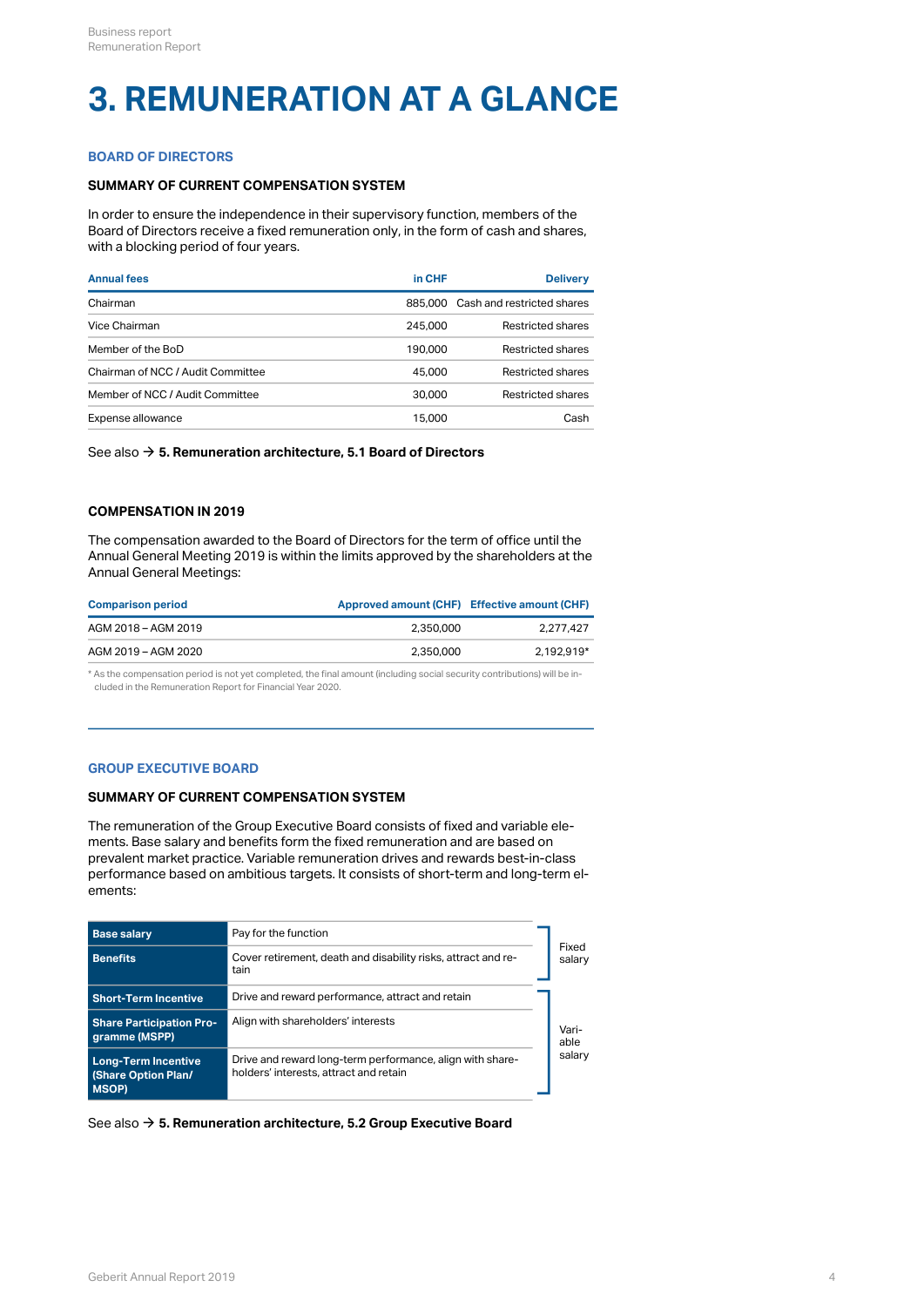## **COMPENSATION IN 2019**

The compensation awarded to the Group Executive Board in the financial year 2019 is within the limits approved by the shareholders at the Annual General Meeting:

| <b>Comparison period</b> | Approved amount (CHF) Effective amount (CHF) |            |
|--------------------------|----------------------------------------------|------------|
| Financial year 2019      | 11,500,000                                   | 10.277.787 |

#### **Performance in the financial year 2019**

The weighted average of all elements used to calculate the variable cash remuneration slightly exceeded the targets.

#### See also → **[7. Group Executive Board, 7.1 Performance in 2019](#page-15-0)**

### **REMUNERATION PRINCIPLES**

In order to ensure the company's success and to maintain its position as market leader, it is critical to attract, develop and retain the right talent. Geberit's remuneration programmes are designed to support this fundamental objective and are based on the following principles:

- Remuneration is competitive with that of other companies with which Geberit competes for talents.
- Both company performance and individual contributions are recognised and rewarded. -
- Remuneration programmes are balanced between rewarding short-term success and long-term value creation. -
- Participation plans foster the long-term commitment and mindset of executives and the alignment of their interests to those of the shareholders. -
- Executives are protected against risks through appropriate pension and insurance programmes. -

#### **COMPENSATION GOVERNANCE**

- Authority for decisions related to remuneration is governed by the → **[Articles of](https://annualreport.geberit.com/geberit/annual/2019/gb/English/pdf/articles_of_incorporation_geberit_ag.pdf)**<br> **Incorporation** and the → **Organisational Regulations of Geberit AG**. **[Incorporation](https://annualreport.geberit.com/geberit/annual/2019/gb/English/pdf/articles_of_incorporation_geberit_ag.pdf)** and the → [Organisational Regulations of Geberit AG](https://annualreport.geberit.com/geberit/annual/2019/gb/English/pdf/organizational_regulations_BoD.pdf).
- The prospective maximum aggregate amounts of remuneration of the members of the Board of Directors and of the Group Executive Board are subject to a binding shareholders' vote at the General Meeting. -
- The Remuneration Report for the preceding period is subject to a consultative vote.

#### See also → [4. Determination of remuneration](#page-5-0)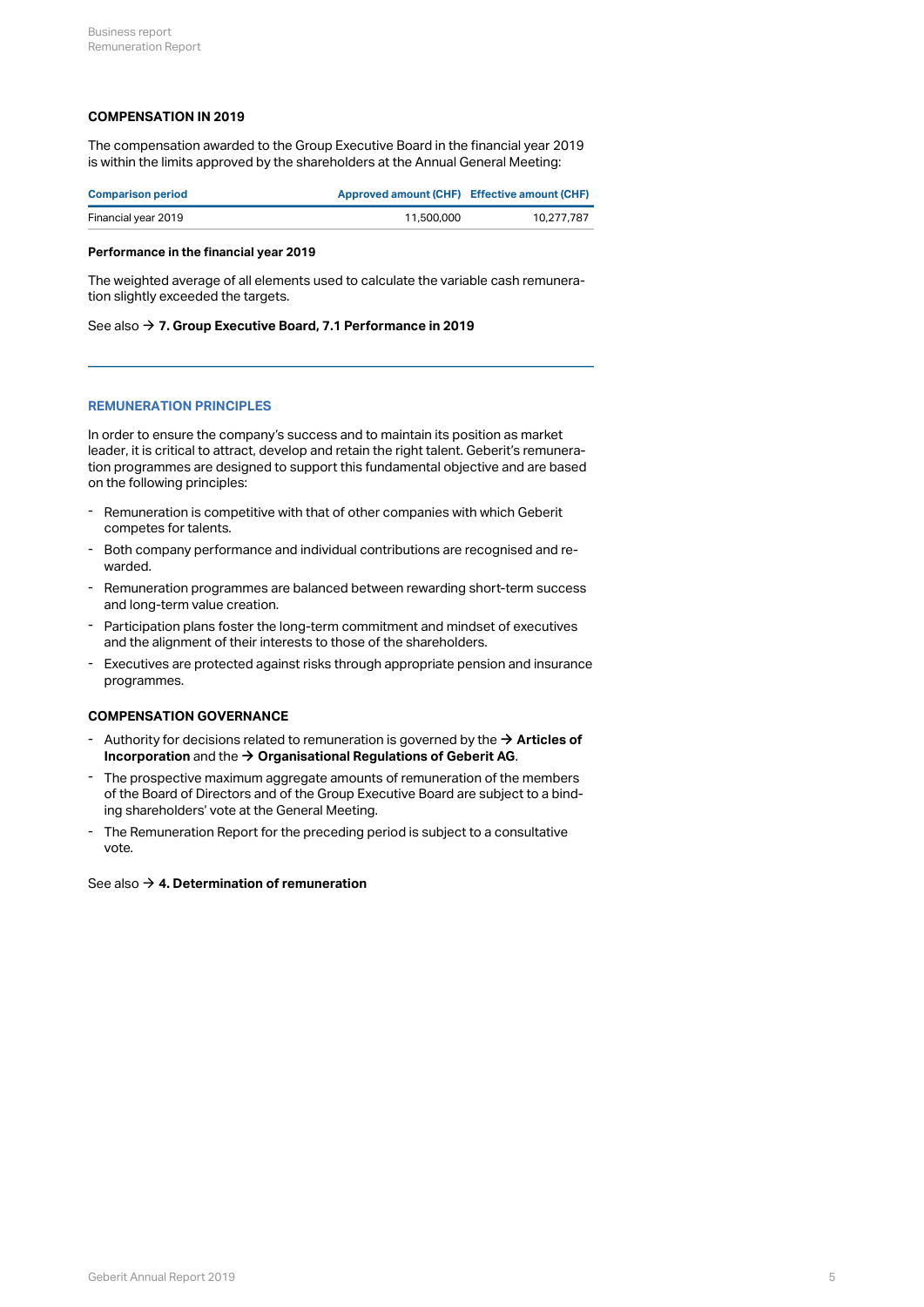# <span id="page-5-0"></span>**4. DETERMINATION OF REMUNERATION**

## **4.1 NOMINATION AND COMPENSATION COMMITTEE (NCC)**

Pursuant to the Articles of Incorporation and the Organisational Regulations of Geberit AG (see also  $\rightarrow$  [Articles of Incorporation](http://annualreport.geberit.com/geberit/annual/2019/gb/layout/../English/pdf/articles_of_incorporation_geberit_ag.pdf)), the NCC supports the Board of Directors (BoD) in the fulfilment of its duties and responsibilities in the area of remuneration and personnel policy, including:

- Establishment and periodical review of the Group's remuneration policy and principles -
- Yearly review of the individual remuneration of the CEO and of the other members of the Group Executive Board (GEB) -
- Yearly performance assessment of the CEO and of the other members of the Group Executive Board -
- Preparation of the Remuneration Report
- Personnel development of the Group Executive Board
- Succession planning and nomination for positions on the Group Executive Board
- Pre-selection of candidates for election or re-election to the Board of Directors

### **APPROVAL AND AUTHORITY LEVELS ON REMUNERATION MATTERS:**

| <b>Decision on</b>                                                                                  | <b>CEO</b> | <b>NCC</b> | <b>BoD</b>     | <b>AGM</b>          |
|-----------------------------------------------------------------------------------------------------|------------|------------|----------------|---------------------|
| Remuneration policy and guidelines, in line with the provisions of<br>the Articles of Incorporation |            | Proposes   | Approves       |                     |
| Maximum aggregate amount of remuneration for the BoD and for<br>the GEB                             |            | Proposes   | <b>Reviews</b> | <b>Binding vote</b> |
| Individual remuneration of members of the BoD                                                       |            | Proposes   | Approves       |                     |
| Individual remuneration of the CEO (including fixed remuneration,<br>$STI1$ . LTI <sup>2</sup> )    |            | Proposes   | Approves       |                     |
| Individual remuneration of the other members of the GEB                                             | Proposes   | Reviews    | Approves       |                     |
| $LTI2$ grant for all other eligible parties                                                         | Proposes   | Reviews    | Approves       |                     |
| <b>Remuneration Report</b>                                                                          |            | Proposes   | Approves       | Consultative vote   |

<sup>1</sup> Short-Term Incentive

<sup>2</sup> Long-Term Incentive

The NCC meets at least three times per year and consists of independent and nonexecutive members of the Board of Directors only, who are elected annually by the shareholders at the General Meeting. Since the 2019 General Meeting, the NCC has consisted of Hartmut Reuter as Chairman as well as Eunice Zehnder-Lai and Thomas M. Hübner as members. In 2019, the NCC held three regular meetings covering, among others, the predefined recurring agenda items illustrated below. The participation rate for NCC meetings was 89%. Thomas M. Hübner was only able to attend the first meeting of the NCC in August 2019 (Thomas M. Hübner passed away 4 October 2019). He was replaced by Bernadette Koch as of 5 October 2019.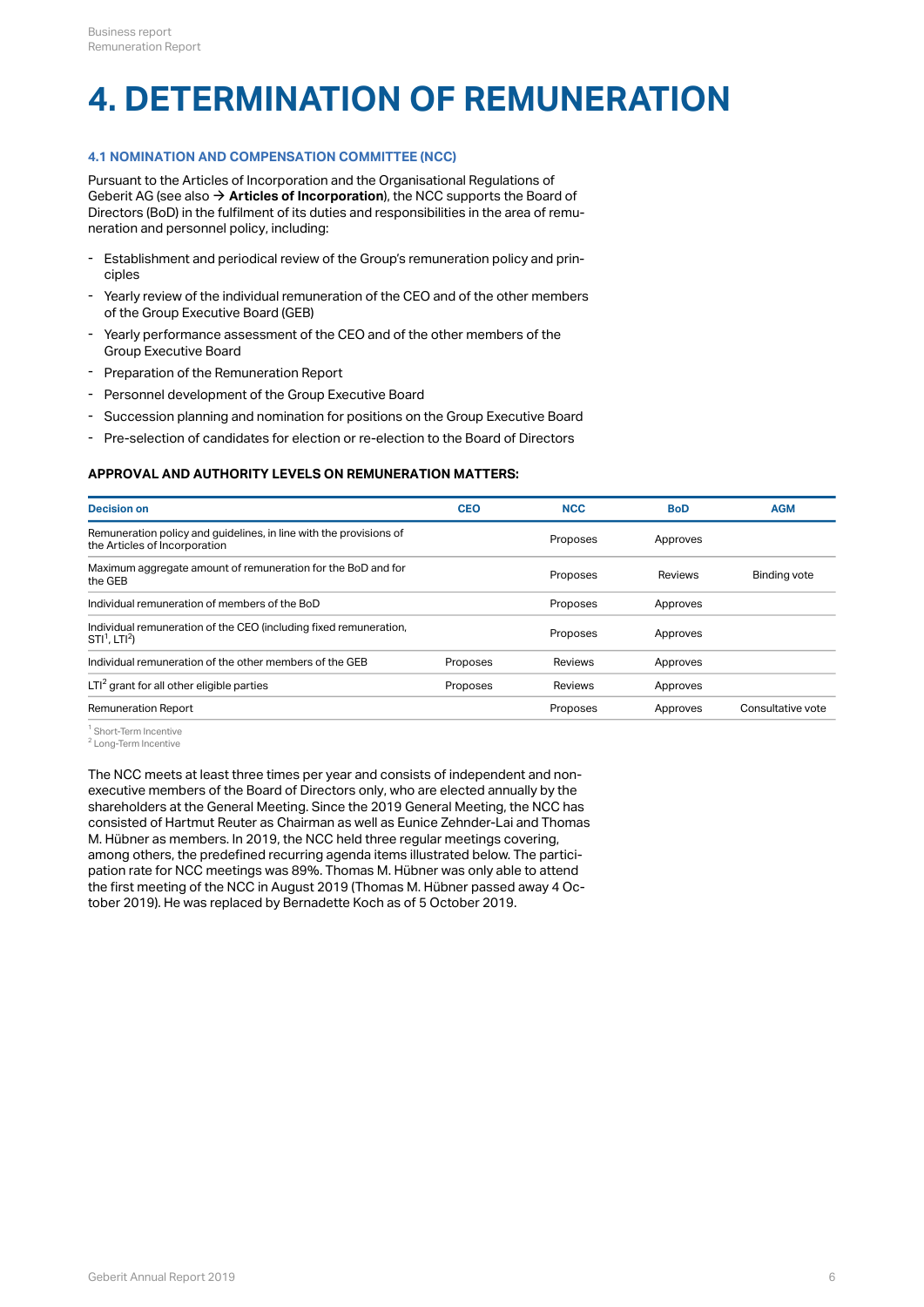|                            | <b>February</b>                                                                                                                | <b>August</b>                                                                                   | <b>December</b>                                                                                                                                                                                               |
|----------------------------|--------------------------------------------------------------------------------------------------------------------------------|-------------------------------------------------------------------------------------------------|---------------------------------------------------------------------------------------------------------------------------------------------------------------------------------------------------------------|
| <b>Remuneration policy</b> | Participation programme<br>(STI and LTI programme, review ongoing<br>throughout the year)                                      |                                                                                                 |                                                                                                                                                                                                               |
| <b>GEB matters</b>         | Individual performance appraisal (previous<br>year)<br>STI payout (previous year)<br>Vesting of equity awards (previous years) | Succession planning for<br><b>GEB</b> positions<br>Talent management<br>session                 | General update of Corporate<br>Governance<br>Target remuneration (following year)<br>Target setting for STI (following year)<br>Option valuation and definition of<br>performance criteria LTI for next grant |
| <b>BoD</b> matters         |                                                                                                                                | Benchmarking of BoD<br>remuneration                                                             | BoD remuneration (following year)<br><b>BoD</b> evaluation                                                                                                                                                    |
| Governance                 | AGM preparation (maximum<br>amounts of remuneration of GEB and BoD to<br>be submitted to say-on-pay votes)                     | Review of shareholders'<br>and proxy advisors'<br>feedback on the<br><b>Remuneration Report</b> | <b>Draft Remuneration Report</b><br>Agenda NCC for following year<br>Target income Head International Audit<br>(following year)                                                                               |

As a general rule, the Chairman of the Board of Directors, the CEO and the Head of Corporate Human Resources participate in the meetings of the NCC. The Chairman of the NCC may invite other executives as appropriate. However, the Chairman of the Board of Directors and the executives do not take part in the section of the meetings where their own performance and/or remuneration are discussed. At the end of each meeting, a closed session takes place among the members of the NCC only.

After each meeting, the Chairman of the NCC reports to the Board of Directors on its activities and recommendations. The minutes of the NCC meetings are available to the full Board of Directors.

## **4.2 PROCESS OF DETERMINATION OF REMUNERATION**

## **BENCHMARKS AND EXTERNAL CONSULTANTS**

Geberit regularly reviews the remuneration of its executives, including that of the members of the Group Executive Board. This includes regular participation, every two to three years, in benchmark studies on comparable functions in other industrial companies. In 2017, a detailed analysis of the remuneration of the CEO and the other members of the Group Executive Board was carried out by an independent external compensation consulting firm, Willis Towers Watson (Switzerland). This consulting firm has no other mandates from Geberit. The remuneration analysis performed at that time was conducted on the basis of a peer group comprising industrial companies of a similar scale and geographic presence with headquarters in Switzerland. The peer group comprised Autoneum, Barry Callebaut, Bucher, Dätwyler, dormakaba, Ems-Chemie, Georg Fischer, Givaudan, Logitech, Lonza, Mettler-Toledo, OC Oerlikon, Schindler, Schweiter, SFS, Sika, Sonova, Sulzer and Zehnder. The study, together with other published data, was used to determine the target remuneration levels of the CEO and other members of the Group Executive Board for the financial year 2019. While many different factors (such as the individual role, experience in the role and contribution, company performance and affordability) are considered to determine remuneration levels, the policy of Geberit is to provide a target remuneration that is in principle positioned around the market median.

With regard to the remuneration of the Board of Directors, the system and amount are reviewed periodically by the NCC. This includes regular participation in comparative studies. In 2019, consulting company Agnès Blust Consulting AG performed such a review on the basis of a comparative analysis of 19 Swiss industrial companies traded on the SIX Swiss Exchange. The remuneration analysis was conducted on the basis of a peer group of industrial companies with comparable market capitalisation, sales and employee numbers. The peer group comprised ABB, ams, Aryzta, Barry Callebaut, Clariant, Dätwyler, dormakaba, Forbo, Georg Fischer, Givaudan, LafargeHolcim, Logitech, Lonza, OC Oerlikon, Schindler, Sika, Sonova, Straumann and Sulzer. This consulting company is also advising the NCC on other matters of relevance for remuneration. It has no other consulting mandates from Geberit.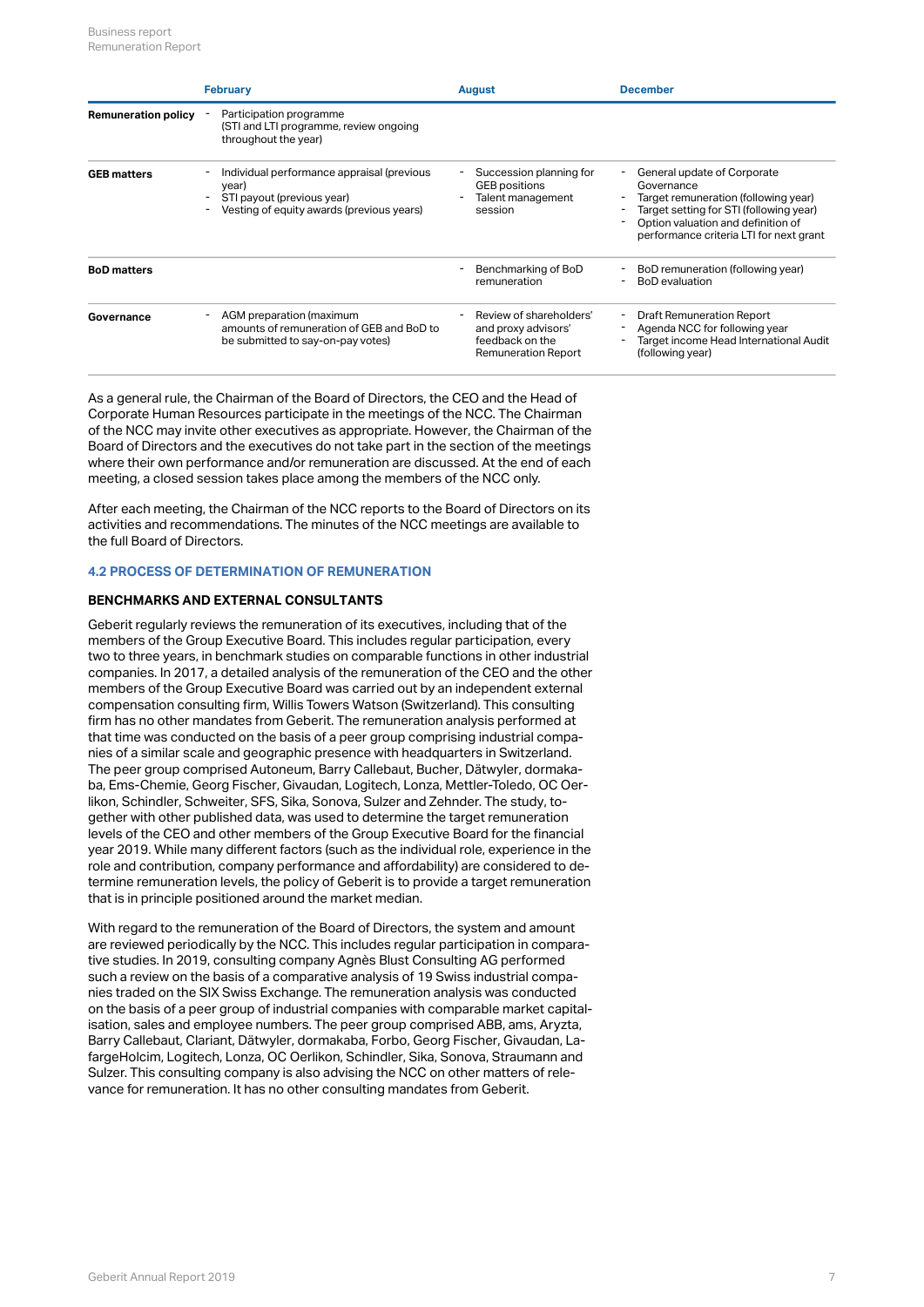#### **PERFORMANCE MANAGEMENT**

The actual remuneration effectively paid out in a given year to the Group Executive Board members depends on the corporate results and on the individual performance. The individual performance is assessed through the formal annual performance management process: company and individual performance objectives are approved at the beginning of the business year and achievement against those objectives is assessed after year-end. The performance appraisal is the basis for the determination of the actual remuneration.

| <b>Objective setting</b><br>(December - January) | <b>Mid-year review</b><br>(July)                                                  | <b>Final review</b><br>(December – January)  | Determination of<br>compensation<br>(February - March)  |
|--------------------------------------------------|-----------------------------------------------------------------------------------|----------------------------------------------|---------------------------------------------------------|
| Determination of<br>individual objectives        | Mid-year discussion on<br>performance to date<br>against predefined<br>objectives | Self-appraisal and<br>performance assessment | <b>Determination of actual</b><br>variable compensation |

#### **4.3 SHAREHOLDER INVOLVEMENT**

In the last seven years, based on the feedback received from shareholders and shareholder representatives, Geberit has made significant efforts to improve the remuneration disclosure in terms of both transparency and of the level of detail provided about the remuneration principles and programmes. The positive outcome of the consultative votes on the Remuneration Reports since 2013 indicates that shareholders welcome the progress made. Geberit will continue to submit the Remuneration Report to a consultative shareholder vote at the General Meeting, so that shareholders have an opportunity to express their opinion about the remuneration system.

### **4.4 ARTICLES OF INCORPORATION**

As required by the Ordinance, the  $\rightarrow$  [Articles of Incorporation](http://annualreport.geberit.com/geberit/annual/2019/gb/layout/../English/pdf/articles_of_incorporation_geberit_ag.pdf) of Geberit include the following provisions on remuneration:

- Principles applicable to performance-related pay (Article 21): The members of the Group Executive Board may be paid variable remuneration which may include short- and long-term elements and which is linked to the achievement of one or several performance criteria.
- Binding votes on maximum aggregate compensation amounts of the Board of Directors and Group Executive Board (Article 22): Shareholders vote prospectively on the maximum aggregate remuneration amount for the Board of Directors until the next ordinary General Meeting and for the maximum aggregate remuneration amount for the Group Executive Board for the following business year. Further, shareholders can express their opinion on the remuneration principles and structure through a consultative vote on the Remuneration Report. -
- Additional amount for payments to members of the Group Executive Board appointed after the vote on remuneration at the General Meeting (Article 23): For the remuneration of members of the Group Executive Board who have been appointed after the approval of the maximum aggregate remuneration amount by the General Meeting, and to the extent that the maximum aggregate remuneration amount as approved does not suffice, an amount of up to 40% of the maximum aggregate remuneration amount approved for the Group Executive Board is available without further approval of the General Meeting.
- Loans, credit facilities and post-employment benefits for members of the Board of Directors and of the Group Executive Board (Article 26): No loans or credits shall be granted to members of the Board of Directors or the Group Executive Board. -

The provisions of the Articles of Incorporation have been kept broad so that the Board of Directors has sufficient flexibility to make any necessary amendments to the remuneration programmes. The remuneration principles currently in place are more restrictive than the provisions of the Articles of Incorporation and are aligned with best practice in corporate governance; for example, the independent members of the Board of Directors are not eligible for any variable remuneration or retirement benefits (see also [\\$](#page-8-2) **[5. Remuneration architecture, 5.1 Board of Directors](#page-8-2)**).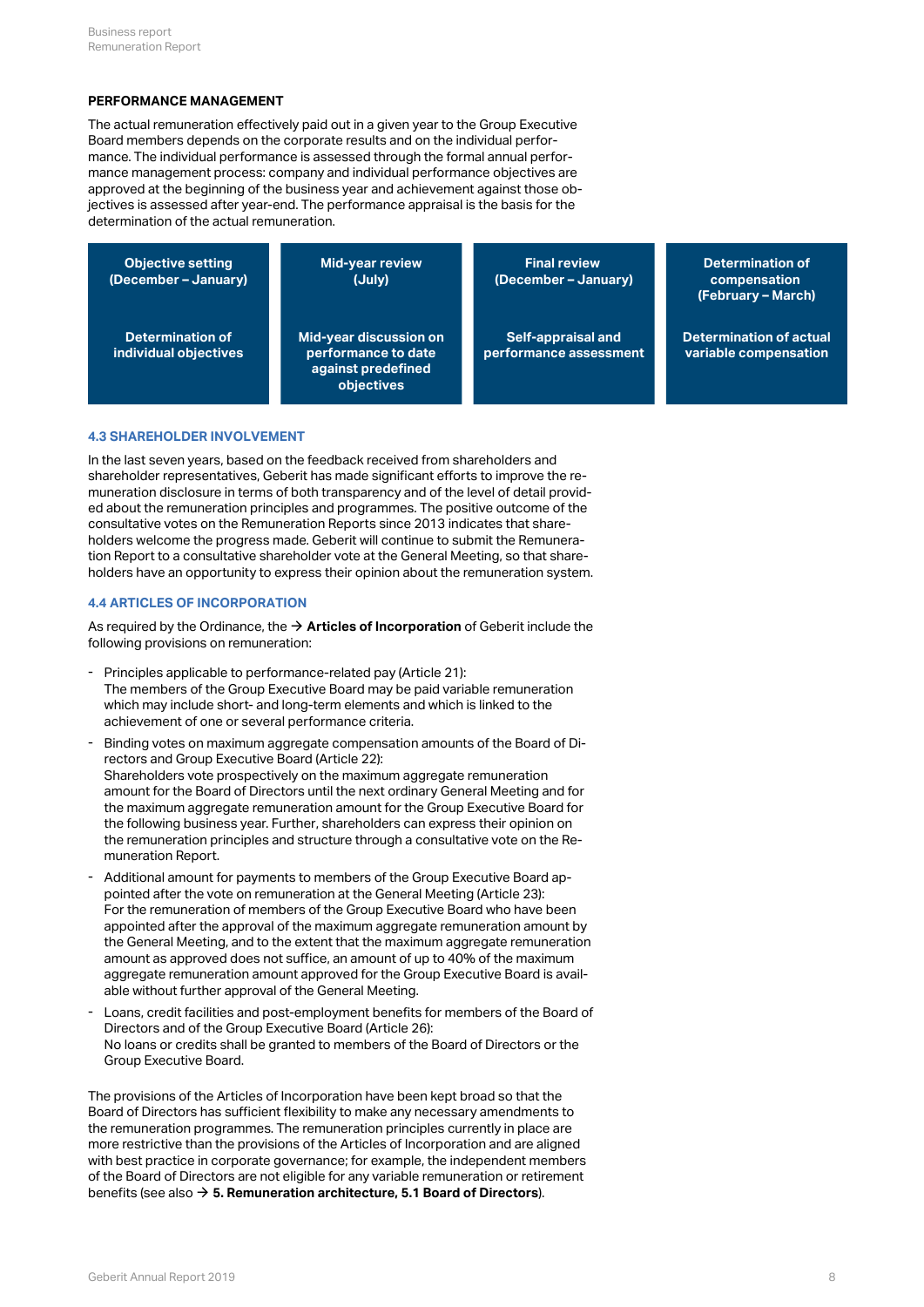# <span id="page-8-2"></span>**5. REMUNERATION ARCHITECTURE**

## <span id="page-8-0"></span>**5.1 BOARD OF DIRECTORS**

The remuneration of the members of the Board of Directors is defined in a regulation adopted by the Board of Directors and consists of an annual fixed retainer and remuneration for committee work. The remuneration is paid in the form of shares subject to a four-year blocking period. In addition, the members of the Board of Directors receive a lump sum to cover their expenses, paid out in cash.

The Chairman of the Board of Directors receives an annual total fixed retainer paid 70% in cash and 30% in restricted shares subject to a four-year blocking period. The Chairman also receives the expense allowance but is not entitled to additional fees for committee attendance.

The structure and amount of the remuneration for the members of the Board of Directors were reviewed by an independent consulting company in the year under review. The analysis indicated that the remuneration system for the Board of Directors of Geberit is in line with customary market practices and that therefore no modifications to the structure and amount of remuneration for the Board of Directors were necessary:

| <b>Annual fees</b>                | in CHF  | <b>Delivery</b>            |
|-----------------------------------|---------|----------------------------|
| Chairman                          | 885,000 | Cash and restricted shares |
| Vice Chairman                     | 245,000 | Restricted shares          |
| Member of the BoD                 | 190.000 | Restricted shares          |
| Chairman of NCC / Audit Committee | 45.000  | Restricted shares          |
| Member of NCC / Audit Committee   | 30,000  | <b>Restricted shares</b>   |
| Expense allowance                 | 15,000  | Cash                       |
|                                   |         |                            |

The remuneration is paid out at the end of the term of office and is subject to contributions to social security. The members of the Board of Directors are not covered under the company pension plan.

The shares are subject to an accelerated unblocking in case of death: they remain subject to the regular blocking period in all other instances.

Further information regarding the remuneration amounts for the period from the 2020 General Meeting to the 2021 General Meeting is provided in the invitation to the 2020 General Meeting.

## <span id="page-8-1"></span>**5.2 GROUP EXECUTIVE BOARD**

The remuneration of the Group Executive Board is defined in a regulation adopted by the Board of Directors and consists of the following elements:

- Fixed base salary
- Variable cash remuneration (Short-Term Incentive/STI)
- Long-term equity participation plan (Long-Term Incentive/LTI)
- Additional employee benefits, such as pension benefits and perquisites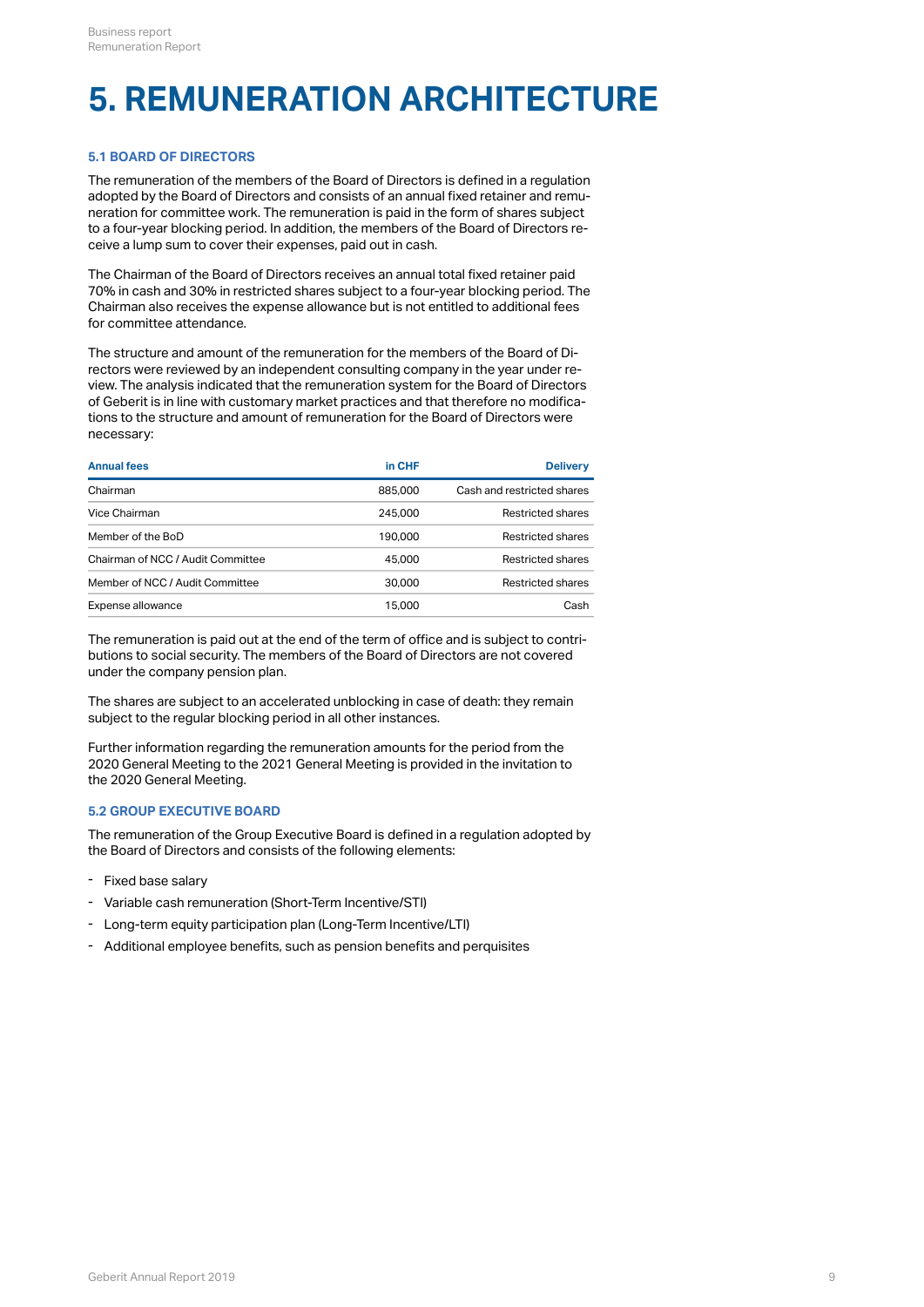|                                               | <b>Programme</b>                                       | <b>Instrument</b>                                                                                                       | <b>Purpose</b>                                                                               | Plan/<br><b>Performance</b><br>period                                | <b>Performance metrics</b><br>in 2019                     |
|-----------------------------------------------|--------------------------------------------------------|-------------------------------------------------------------------------------------------------------------------------|----------------------------------------------------------------------------------------------|----------------------------------------------------------------------|-----------------------------------------------------------|
| <b>Base salary</b>                            | Annual base<br>salary                                  | Monthly cash payments                                                                                                   | Pay for the function                                                                         |                                                                      |                                                           |
| <b>Short-Term</b><br>Incentive,<br><b>STI</b> | Short-Term<br>Incentive, STI                           | Annual variable cash                                                                                                    | Drive and reward<br>performance, attract<br>and retain                                       | $1$ -year<br>performance<br>period                                   | Sales, EBITDA margin, EPS,<br>ROIC, individual objectives |
|                                               | <b>Share Participation</b><br>Programme<br><b>MSPP</b> | Matching share options in case of an<br>investment of variable cash in<br>restricted shares, cost-free share<br>options | Align with<br>shareholders'<br>interests                                                     | Shares:<br>3-year restriction<br>period                              | Share options:<br><b>ROIC</b>                             |
|                                               |                                                        |                                                                                                                         |                                                                                              | Share options:<br>3-year<br>vesting period,<br>9-year<br>plan period |                                                           |
| <b>Long-Term</b><br>Incentive,<br>LTI         | Share Option Plan<br><b>MSOP</b>                       | Performance share options                                                                                               | Drive and reward long-<br>term performance,<br>align with shareholders'<br>interests, retain | 3-year<br>performance<br>period, 9-year<br>plan period               | <b>ROIC</b>                                               |
| <b>Benefits</b>                               | Pension                                                | Swiss pension funds<br>(Gemeinschaftsstiftung,<br>Wohlfahrtsfonds)                                                      | Cover retirement.<br>death and disability<br>risks                                           |                                                                      |                                                           |
|                                               | Perquisites                                            | Company car, expense policy                                                                                             | Attract and<br>retain                                                                        |                                                                      |                                                           |

## **BASE SALARY**

The base salary is a fixed remuneration paid in cash on a monthly basis. It is determined on the basis of the scope and responsibilities of the position, the market value of the role and the qualifications and experience of the incumbent. The base salary is reviewed annually based on market salary information, considerations from the perspective of the company's financial affordability and performance, and the evolving experience of the individual in the role.

## **VARIABLE CASH REMUNERATION / SHORT-TERM INCENTIVE (STI)**

The variable cash remuneration (STI) of the Group Executive Board and approximately 200 additional members of Group management rewards the achievement of annual financial business goals and of individual objectives agreed and evaluated within the annual performance management process.

The base salary and the STI (assuming 100% achievement of all financial business goals) form the so-called target income. The base salary makes up 70% of the target income and the variable remuneration 30%. In addition, it is possible to obtain an increase of up to 10% in the variable remuneration component of the target income based on the achievement of individual qualitative performance indicators.

The financial objectives include equal weightings of sales performance and earnings per share (EPS) compared with the previous year as well as the margin on earnings before interest, taxes, depreciation and amortisation (EBITDA margin) and the return on invested capital (ROIC). These financial objectives have been chosen because they are key value drivers for Geberit and generally reward for growing the business and gaining market share (top-line contribution), for increasing profitability over-proportionally through strong operating leverage (bottom-line contribution) and for investing the capital efficiently. Every year, on the basis of a recommendation made by the NCC, the Board of Directors determines the expected target level of performance for each financial objective for the following year. Geberit wants to reinforce its position as market leader and consistently achieve above-average performance. As a general principle, the results achieved in the previous year must be specifically improved in order to meet the target level of performance, in line with the company's ambitious financial plan. The intention of this demanding target setting is to deliver best-in-class performance and to stay ahead of the market. In addition, a threshold level of performance, below which no variable remuneration is paid out, and a maximum level of performance, above which the short-term variable remuneration is capped, are determined. The payout level between the threshold, the target and the maximum is calculated by linear interpolation. The maximum payout for the financial objectives must not exceed 60% of the target income.

To find out how the remuneration model works, visit the interactive graphic in the online Annual Report at → www.geberit.com/annualreport > **[Business report > Remuneration Re](http://geschaeftsbericht.geberit.com/reports/geberit/annual/2019/gb/English/1070/remuneration-report.html)[port](http://geschaeftsbericht.geberit.com/reports/geberit/annual/2019/gb/English/1070/remuneration-report.html)** .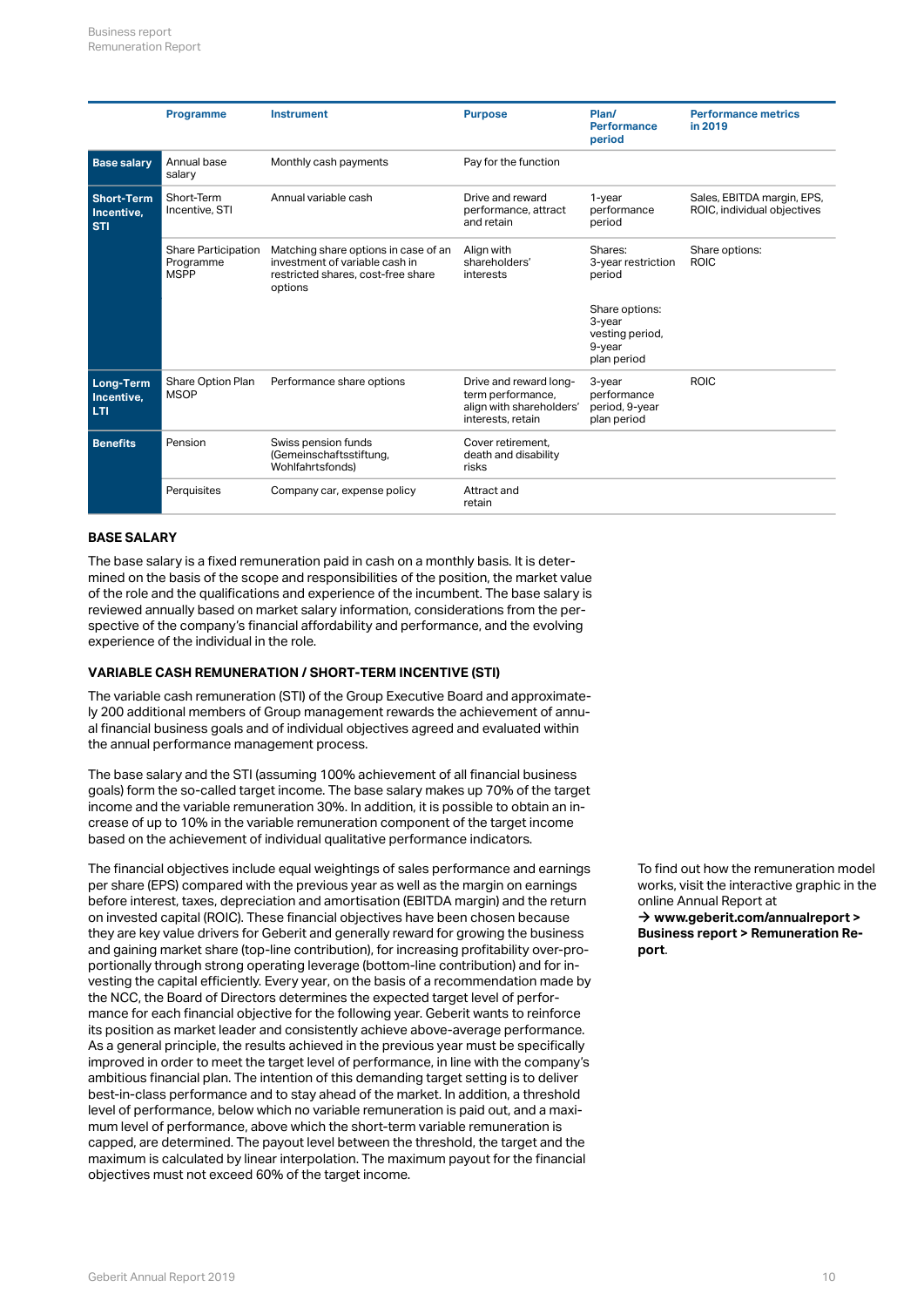The individual performance component is based on the achievement of individual objectives predefined at the beginning of the year between the CEO and individual members of the Group Executive Board, and for the CEO, between the Board of Directors and the CEO. The individual objectives are of a more qualitative and strategic nature and may include, for example, objectives related to product and service innovation, leadership skills, entry in new markets, management of strategic projects and leadership.

The maximum payout for the individual objectives must not exceed 10% of the target income.

As a result, the total variable cash remuneration for members of the Group Executive Board is capped at 70% of the target income, which corresponds to the annual base salary.

Members of the Group Executive Board have the opportunity to invest part or all of their variable cash remuneration in shares of the company through the Management Stock Purchase Plan (MSPP). They may define a fixed number of shares to purchase, or a certain amount or a percentage of their variable cash remuneration to be invested in shares. The shares are blocked for a period of three years. In order to encourage executives to participate in the programme, 1.5 free share options are provided for each share purchased through the programme. The options are subject to a performance-based vesting period of three years. The other features of the options and the performance condition, average ROIC, are the same as those applicable to the options granted under the Long-Term Incentive MSOP programme (see also  $\rightarrow$  [Long-Term Incentive, LTI](#page-11-0)).

In the event of termination of employment, the following provisions apply to MSPP shares and options:

| <b>Termination reason</b> |                                      | <b>Plan rules</b>                                                                                                                  |                         |                          |  |
|---------------------------|--------------------------------------|------------------------------------------------------------------------------------------------------------------------------------|-------------------------|--------------------------|--|
|                           |                                      | <b>Unvested options</b>                                                                                                            | <b>Vested options</b>   | <b>Restricted shares</b> |  |
| Good leaver               | Retirement benefits                  |                                                                                                                                    |                         | Immediate                |  |
|                           | Invalidity                           | Full exercise based on<br>effective performance at<br>regular vesting date                                                         |                         | unblocking               |  |
|                           | Other reasons                        |                                                                                                                                    | Regular                 | Regular blocking period  |  |
|                           | Liquidation/change of<br>control*    | Accelerated full vesting<br>based on effective<br>performance at date of<br>termination as determined<br>by the Board of Directors | exercise period         | Immediate unblocking     |  |
|                           | Death                                | Accelerated full vesting<br>based on target<br>achievement                                                                         |                         |                          |  |
| <b>Bad leaver</b>         | Inadequate performance/<br>conduct** | Forfeiture                                                                                                                         | Regular exercise period | Regular blocking period  |  |

\* This rule only applies in the situation of "double-trigger" where the employment contract of the participant is terminated as a result of a change of control or liquidation. \*\* Inadequate performance or conduct on the part of members of the Group Executive Board is determined at the due discretion of the Board of Directors.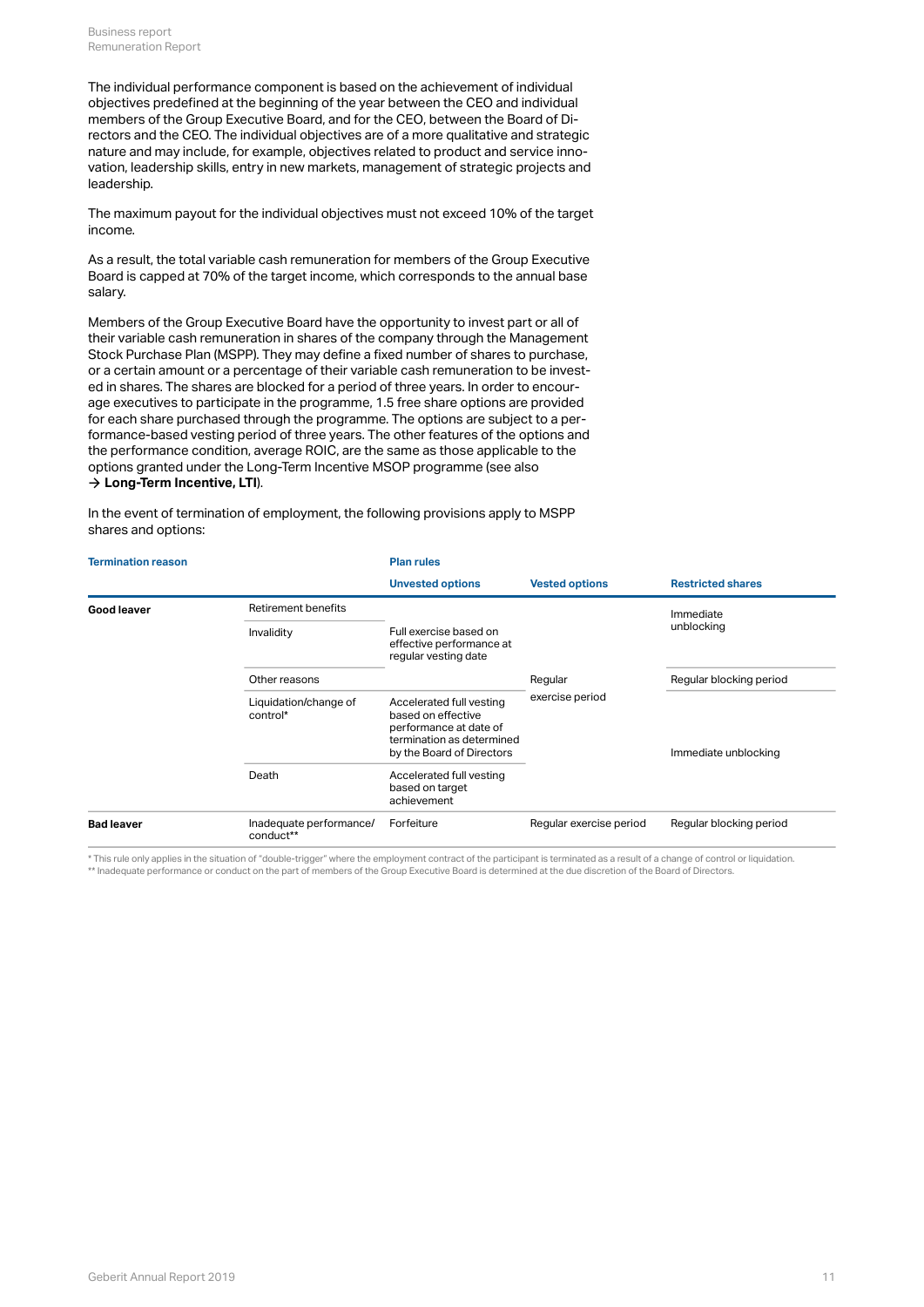## <span id="page-11-0"></span>**LONG-TERM INCENTIVE (LTI)**

The purpose of the Long-Term Incentive (Management Stock Option Plan MSOP) is to ensure long-term value creation for the company, alignment of the interests of executives to those of shareholders and long-term retention of executives. In order to simplify the remuneration structure for the Group Executive Board, the vesting period for the MSOP and the options under the MSPP have been harmonised and the vesting period shortened to three years with effect from 1 January 2019. The performance-tied vesting period for the LTI is in line with standard practice at other listed Swiss companies. In order to keep the economic value of the performance options comparable to the previous plans, the maturity of the options has been reduced from 10 years to 9 years with effect from 1 January 2019.

The vesting of share options is subject to the achievement of a performance criterion, the average Return on Invested Capital (ROIC) over the respective vesting period. ROIC expresses how well the company is generating cash relative to the capital it has invested in its business. The Board of Directors determines a performance criterion annually on the basis of a recommendation submitted by the Nomination and Compensation Committee. Two thirds of the options vest upon the target value being achieved. In addition, a minimum level of performance (threshold value) under which no options vest and a maximum level of performance (cap) at which 100% of the options vest are defined. Both the target and the cap are ambitious and are substantially above the weighted average cost of capital. The payout amounts between the threshold value and the cap are determined by linear interpolation. The options can be exercised between the respective vesting date, three years after being granted, and the expiration date. The exercise price of the options corresponds to the fair market value of the underlying share at the time of grant.

Every year, the Board of Directors determines the grant of share options. In 2019, the fair value of options granted amounted to 60% of the target income for the CEO and to between 40 and 50% of the target income for the other members of the Group Executive Board. For some 100 additional participants of the Group management, the fair value amounted to 10% of the target income.

| <b>Termination reason</b> |                                      | <b>Plan rules</b>                                                                                                                      |                         |  |
|---------------------------|--------------------------------------|----------------------------------------------------------------------------------------------------------------------------------------|-------------------------|--|
|                           |                                      | <b>Unvested options</b>                                                                                                                | <b>Vested options</b>   |  |
| Good leaver               | Retirement benefits                  |                                                                                                                                        |                         |  |
|                           | Invalidity                           | Pro-rata exercise based on<br>effective performance at regular<br>vesting date                                                         |                         |  |
|                           | Other reasons                        |                                                                                                                                        | Regular                 |  |
|                           | Liquidation/change of control*       | Accelerated full vesting based on<br>effective performance at date of<br>termination as determined by the<br><b>Board of Directors</b> | exercise period         |  |
|                           | Death                                | Accelerated full vesting based on<br>target achievement                                                                                |                         |  |
| <b>Bad leaver</b>         | Inadequate performance/<br>conduct** | Forfeiture                                                                                                                             | Regular exercise period |  |

In the event of termination of employment, the following provisions apply to MSOP options:

\* This rule only applies in the situation of "double-trigger" where the employment contract of the participant is terminated as a result of a change of control or liquidation. \*\* Inadequate performance or conduct on the part of members of the Group Executive Board is determined at the due discretion of the Board of Directors.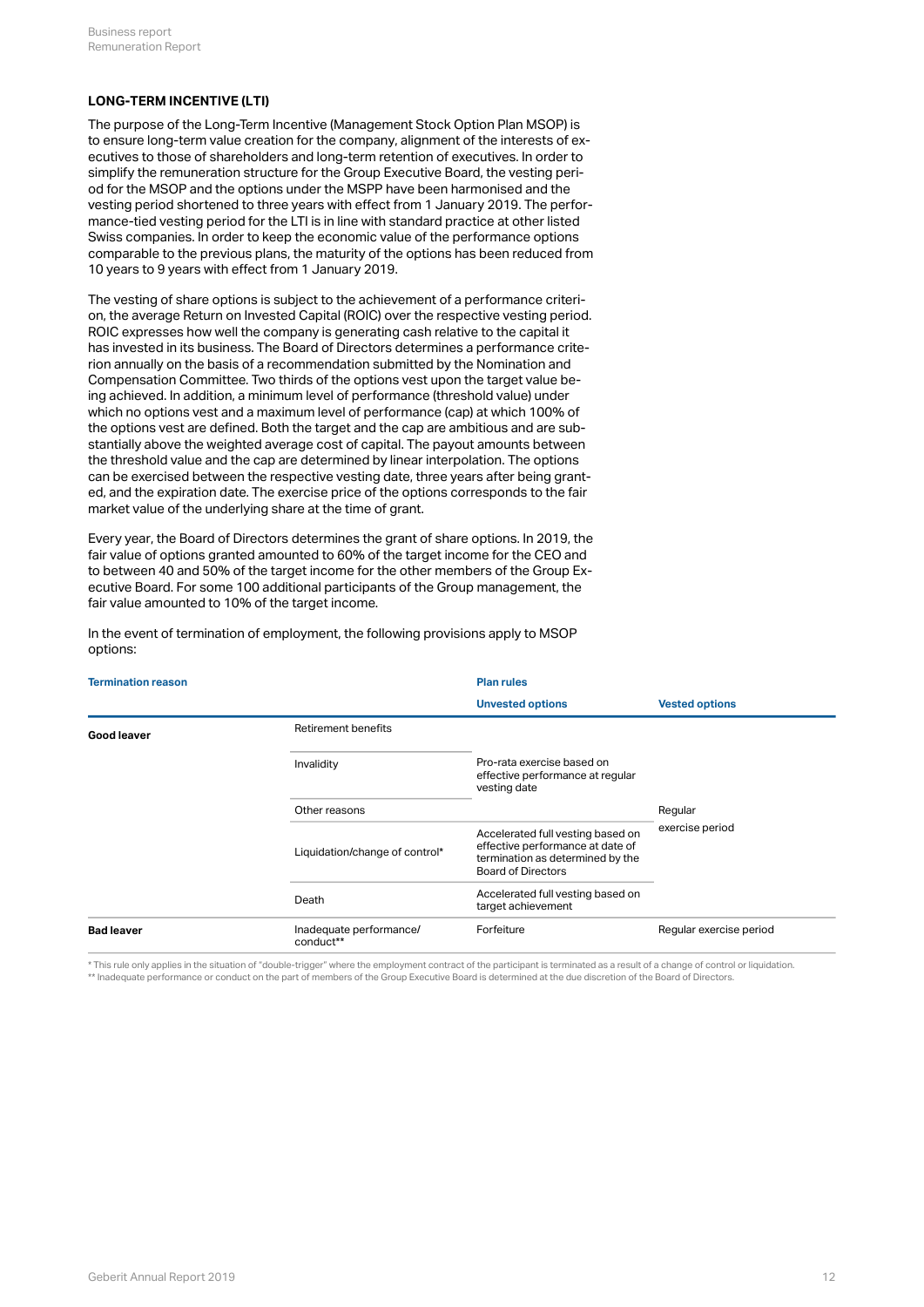## **DISCLOSURE OF TARGETS**

Internal financial and individual targets under the STI and the LTI plans are considered commercially sensitive information. Communicating such targets would allow delicate insight into the strategy of Geberit and could as such create a competitive disadvantage for the company. Therefore, the decision was made not to disclose the specifics of those targets at the time of their setting, but to provide a general comment on the performance at the end of the cycle. As a general principle, on a comparable basis, significant improvements against the previous year's achievements are required in order to meet the target level of performance, in line with the company's ambitious financial plan.

#### **BENEFITS**

Members of the Group Executive Board participate in the regular employee pension fund applicable to all employees in Switzerland. The retirement plan consists of a basic plan covering annual earnings up to TCHF 149 per annum, with age-related contribution rates equally shared between the company and the individual, and a supplementary plan in which income in excess of TCHF 149 is insured (including actual variable cash remuneration), up to the maximum amount permitted by law. The company pays for the entire contribution in the supplementary plan.

Furthermore, each member of the Group Executive Board is entitled to a company car and a representation allowance in line with the expense regulations applicable to all members of management in Switzerland and approved by the tax authorities.

#### **EMPLOYMENT TERMS AND CONDITIONS**

All members of the Group Executive Board have permanent employment contracts with notice periods of a maximum of one year. Members of the Group Executive Board are not entitled to any severance payment.

In order to ensure good corporate governance, Geberit has implemented a clawback policy on payments made under the Short-Term Incentive programme and the Long-Term Incentive programme. Those provisions foresee that in case of financial restatement due to non-compliance with accounting standards and/or fraud, and/or in case of violation of the law or internal rules by a participant, the Board of Directors may deem all or part of any unpaid short-term incentive or unvested long-term incentive to be forfeited (malus provision) and/or may seek reimbursement of all or part of any paid short-term incentive or vested long-term incentive. The clawback and malus provisions may be enacted for a period of three years following the year subject to a financial restatement and/or the year of the fraudulent behaviour.

For further information on both programmes, please also refer to **[5. Remunera-](#page-8-1)**[\\$](#page-8-1) **[tion architecture, 5.2 Group Executive Board](#page-8-1)** .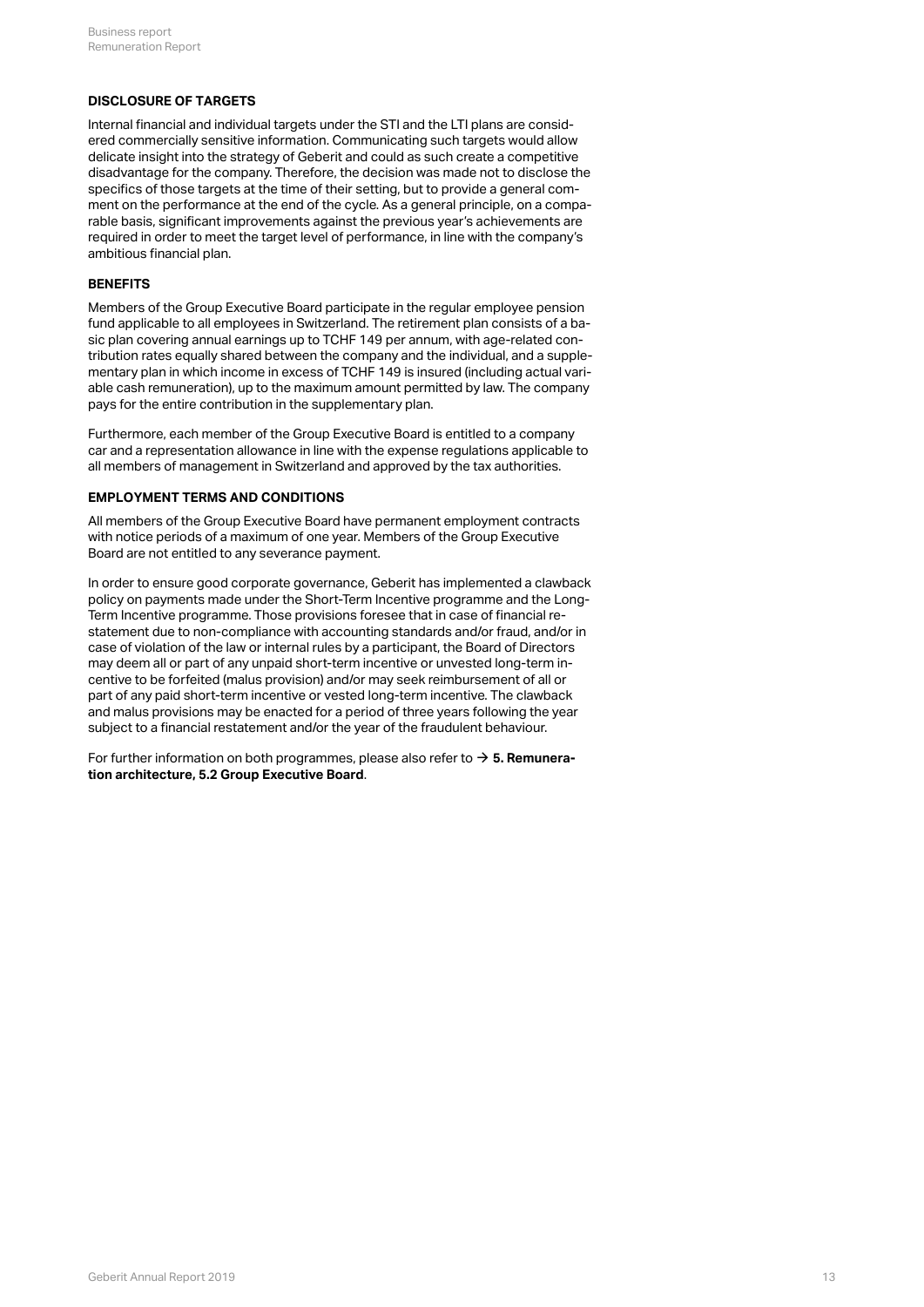## **6. BOARD OF DIRECTORS: REMUNERATION AND SHARE OWNERSHIP IN 2019**

This section is audited by the external auditor.

The remuneration of the Board of Directors consists solely of a fixed remuneration paid out in the form of cash and non-discounted restricted shares. In 2019, members of the Board of Directors received a total remuneration of TCHF 2,244 (previous year TCHF 2,280). Remuneration for regular board activities and committee assignments amounted to TCHF 2,055 (previous year TCHF 2,100). The structure of remuneration of the members of the Board of Directors has not changed compared to the previous year.

Please refer to the following table for details pertaining to the remuneration of members of the Board of Directors:

|                                               | A. Baehny<br><b>Chairman</b> | H. Reuter<br><b>Vice Chairman</b> | E. Zehnder-Lai | F. Ehrat   | B. Koch <sup>1</sup> | <b>Total</b> |
|-----------------------------------------------|------------------------------|-----------------------------------|----------------|------------|----------------------|--------------|
|                                               | <b>CHF</b>                   | <b>CHF</b>                        | <b>CHF</b>     | <b>CHF</b> | <b>CHF</b>           | <b>CHF</b>   |
| 2019                                          |                              |                                   |                |            |                      |              |
| <b>Remuneration of the Board of Directors</b> |                              |                                   |                |            |                      |              |
| Accrued remuneration <sup>2</sup>             | 270,000                      | 320,000                           | 220,000        | 235,000    | 172,167              | 1,217,167    |
| Cash remuneration                             | 615,000                      |                                   |                |            |                      | 615,000      |
| Expenses                                      | 15,000                       | 15,000                            | 15,000         | 15,000     | 11.250               | 71.250       |
| Contributions to social<br>insurance          | 41.938                       | 15,516                            | 10.954         | 11,636     | 8,696                | 88,740       |
| <b>Total</b>                                  | 941.938                      | 350,516                           | 245.954        | 261.636    | 192,113              | 1,992,157    |

 $1$  B. Koch has been a member of the Board of Directors since 3 April 2019.

 $^2$  Director's fee booked, but not yet paid as at 31 December. Payment will be made in the first quarter of 2020 in the form of restricted shares of the company with a par value of CHF 0.10 each, valued at fair value at grant date. The blocking period is four years. The portion not paid in shares is used for the payment of social charges and for Swiss withholding taxes for non-Swiss board members.

| ٧              |  |
|----------------|--|
| ×.             |  |
|                |  |
| ۰.<br>×<br>___ |  |

| Remuneration of former members of the Board of Directors (J. Tang-Jensen <sup>1</sup> , T. Hübner <sup>2</sup> ) |         |  |  |  |
|------------------------------------------------------------------------------------------------------------------|---------|--|--|--|
| Accrued remuneration                                                                                             | 55,000  |  |  |  |
| Cash remuneration                                                                                                | 167.444 |  |  |  |
| Expenses                                                                                                         | 15.167  |  |  |  |
| Contributions to social insurance                                                                                | 14.594  |  |  |  |
| Total                                                                                                            | 252.205 |  |  |  |

 $^1$  J. Tang-Jensen was a member of the Board of Directors until 3 April 2019.

 $2$  T. Hübner was a member of the Board of Directors until 4 October 2019.

|                                               | A. Baehny<br><b>Chairman</b> | <b>H.</b> Reuter<br><b>Vice Chairman</b> | E. Zehnder-Lai | F. Ehrat   | T. Hübner  | J. Tang-<br><b>Jensen</b> | <b>Total</b> |
|-----------------------------------------------|------------------------------|------------------------------------------|----------------|------------|------------|---------------------------|--------------|
|                                               | <b>CHF</b>                   | <b>CHF</b>                               | <b>CHF</b>     | <b>CHF</b> | <b>CHF</b> | <b>CHF</b>                | <b>CHF</b>   |
| 2018                                          |                              |                                          |                |            |            |                           |              |
| <b>Remuneration of the Board of Directors</b> |                              |                                          |                |            |            |                           |              |
| Accrued remuneration <sup>1</sup>             | 270.000                      | 320,000                                  | 220,000        | 235,000    | 220,000    | 220,000                   | 1,485,000    |
| Cash remuneration                             | 615,000                      |                                          |                |            |            |                           | 615,000      |
| Expenses                                      | 15,000                       | 15,000                                   | 15,000         | 15,000     | 15,000     | 15,000                    | 90,000       |
| Contributions to<br>social insurance          | 41.612                       | 15.140                                   | 10.706         | 11.350     | 10.706     | 0                         | 89.514       |
| Total                                         | 941,612                      | 350,140                                  | 245,706        | 261,350    | 245,706    | 235,000                   | 2,279,514    |

 $^{\rm 1}$  Director's fee booked, but not yet paid as at 31 December. Payment was made in the first quarter of 2019 in the form of restricted shares of the company with a par value of CHF 0.10 each, valued at fair value at grant date. The blocking period is four years. The portion not paid in shares is used for the payment of social charges and for Swiss withholding taxes for non-Swiss board members.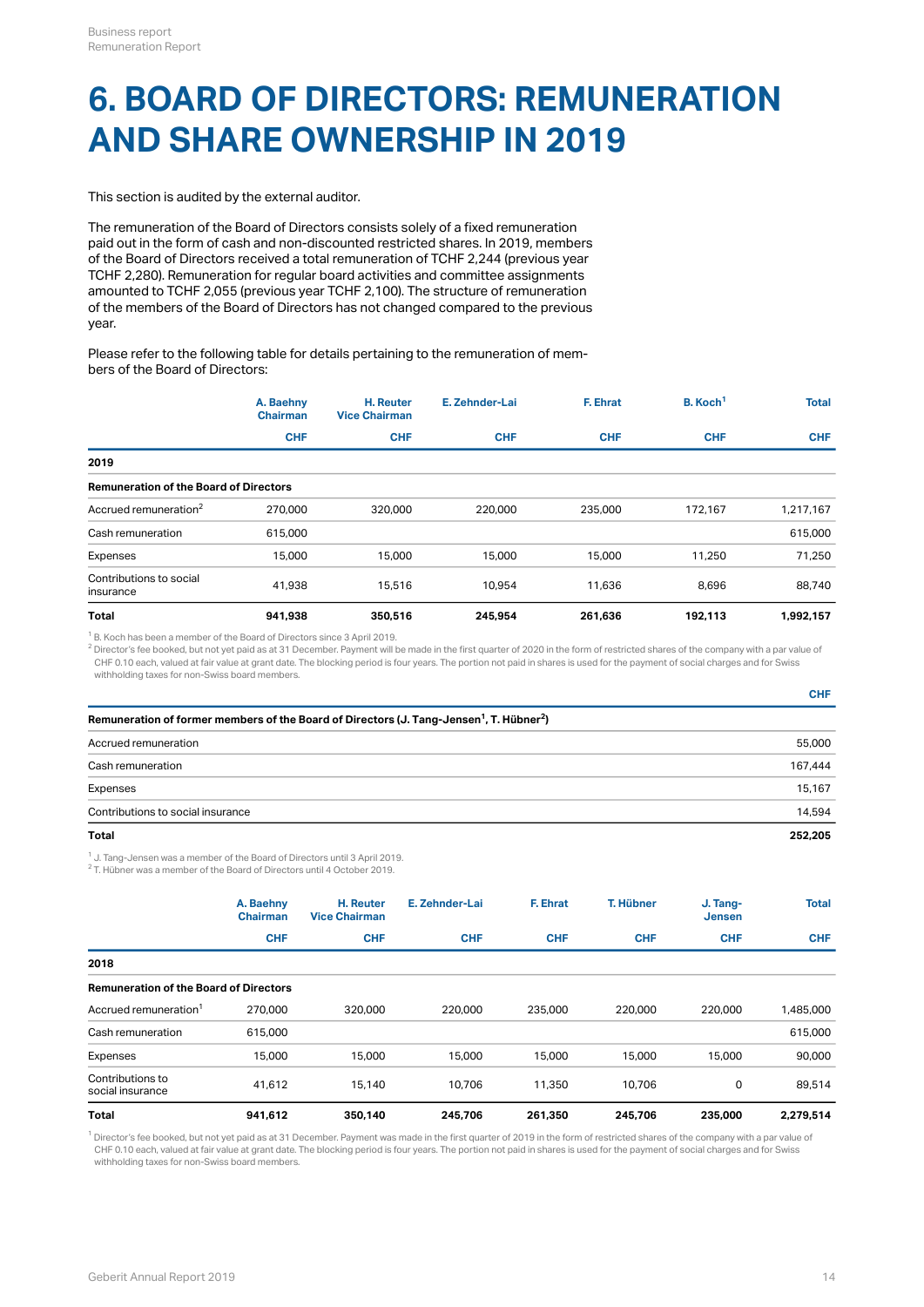| ٧       |     |  |
|---------|-----|--|
| ×.      |     |  |
|         |     |  |
| ۰,<br>× | ___ |  |

| Remuneration of former members of the Board of Directors (none) |    |  |  |  |
|-----------------------------------------------------------------|----|--|--|--|
| Accrued remuneration                                            | 0  |  |  |  |
| Expenses                                                        | 0  |  |  |  |
| Contributions to social insurance                               | n. |  |  |  |
| Total                                                           | O  |  |  |  |

For the period from the 2019 General Meeting to the 2020 General Meeting, the remuneration paid to the Board of Directors is expected to amount to CHF 2,192,919. This is within the limit of CHF 2,350,000 approved by the 2019 General Meeting.

## **RECONCILIATION BETWEEN THE REPORTED BOARD COMPENSATION AND THE AMOUNT APPROVED BY THE SHAREHOLDERS AT THE GENERAL MEETING**

| (in CHF)           | $4*$      | $2**$                    | $3***$                 | $A***$                | <b>G*****</b> | $6******$ |
|--------------------|-----------|--------------------------|------------------------|-----------------------|---------------|-----------|
| GM19-GM20          | 2019      | 1 Jan 2019<br>to 2019 GM | Jan 2020<br>to 2020 GM | 2019 GM<br>to 2020 GM | GM 2019       | GM 2019   |
| <b>BoD</b> (total) | 2.244.362 | -569.878                 | 518,435                | 2.192.919             | 2,350,000     | 93%       |
| GM18-GM19          | 2018      | 1 Jan 2018<br>to 2018 GM | Jan 2019<br>to 2019 GM | 2018 GM<br>to 2019 GM | GM 2018       | GM 2018   |
| <b>BoD</b> (total) | 2.279.514 | -571.957                 | 569,878                | 2.277.435             | 2.350,000     | 97%       |

\*Compensation earned during financial year as reported (A)

\*\* Less compensation earned from January to General Meeting of financial year (B)

\*\*\* Plus compensation accrued from January to General Meeting of year following financial year (C)/budget value for 2020

\*\*\*\* Total compensation earned for the period from General Meeting to General Meeting (A–B+C)

\*\*\*\*\* Amount approved by shareholders at respective General Meeting

\*\*\*\*\*\* Ratio between compensation earned for the period from General Meeting to General Meeting versus amount approved by shareholders

#### As of the end of 2019 and 2018, the members of the Board of Directors held the following shares in the company:

|                                                                | A. Baehny<br><b>Chairman</b> | <b>H.</b> Reuter<br><b>Vice Chairman</b> | F. Ehrat  | <b>B.</b> Koch | E. Zehnder-Lai | <b>Total</b> |
|----------------------------------------------------------------|------------------------------|------------------------------------------|-----------|----------------|----------------|--------------|
| 2019                                                           |                              |                                          |           |                |                |              |
| <b>Shareholdings Board</b><br>of Directors                     |                              |                                          |           |                |                |              |
| Shares                                                         | 71,415                       | 9,030                                    | 3,348     | 10             | 877            | 84,680       |
| Call options                                                   | 41.864*                      | 0                                        | 0         | 0              | 0              | 41,864       |
| Share of voting rights                                         | 0.19%                        | $< 0.1\%$                                | $< 0.1\%$ | $< 0.1\%$      | $< 0.1\%$      | 0.23%        |
| $\cdots$ $\cdots$ $\cdots$ $\cdots$ $\cdots$ $\cdots$ $\cdots$ |                              |                                          |           |                |                |              |

A. Baehny options until 2014 as CEO

|                                            | A. Baehny<br><b>Chairman</b> | H. Reuter<br><b>Vice Chairman</b> | F. Ehrat  | T. Hübner | J. Tang-Jensen | E. Zehnder-Lai | <b>Total</b> |
|--------------------------------------------|------------------------------|-----------------------------------|-----------|-----------|----------------|----------------|--------------|
| 2018                                       |                              |                                   |           |           |                |                |              |
| <b>Shareholdings Board</b><br>of Directors |                              |                                   |           |           |                |                |              |
| <b>Shares</b>                              | 70.778                       | 9.023                             | 2.798     | 1.343     | 2.920          | 363            | 87.225       |
| Call options                               | 41.864*                      | 0                                 | 0         | 0         | 0              | 0              | 41.864       |
| Share of voting rights                     | 0.19%                        | $< 0.1\%$                         | $< 0.1\%$ | $< 0.1\%$ | $< 0.1\%$      | $< 0.1\%$      | 0.24%        |

\* A. Baehny options until 2014 as CEO

As of 31 December 2019, there were no outstanding loans or credits between the company and the members of the Board of Directors, closely related parties or former members of the Board of Directors.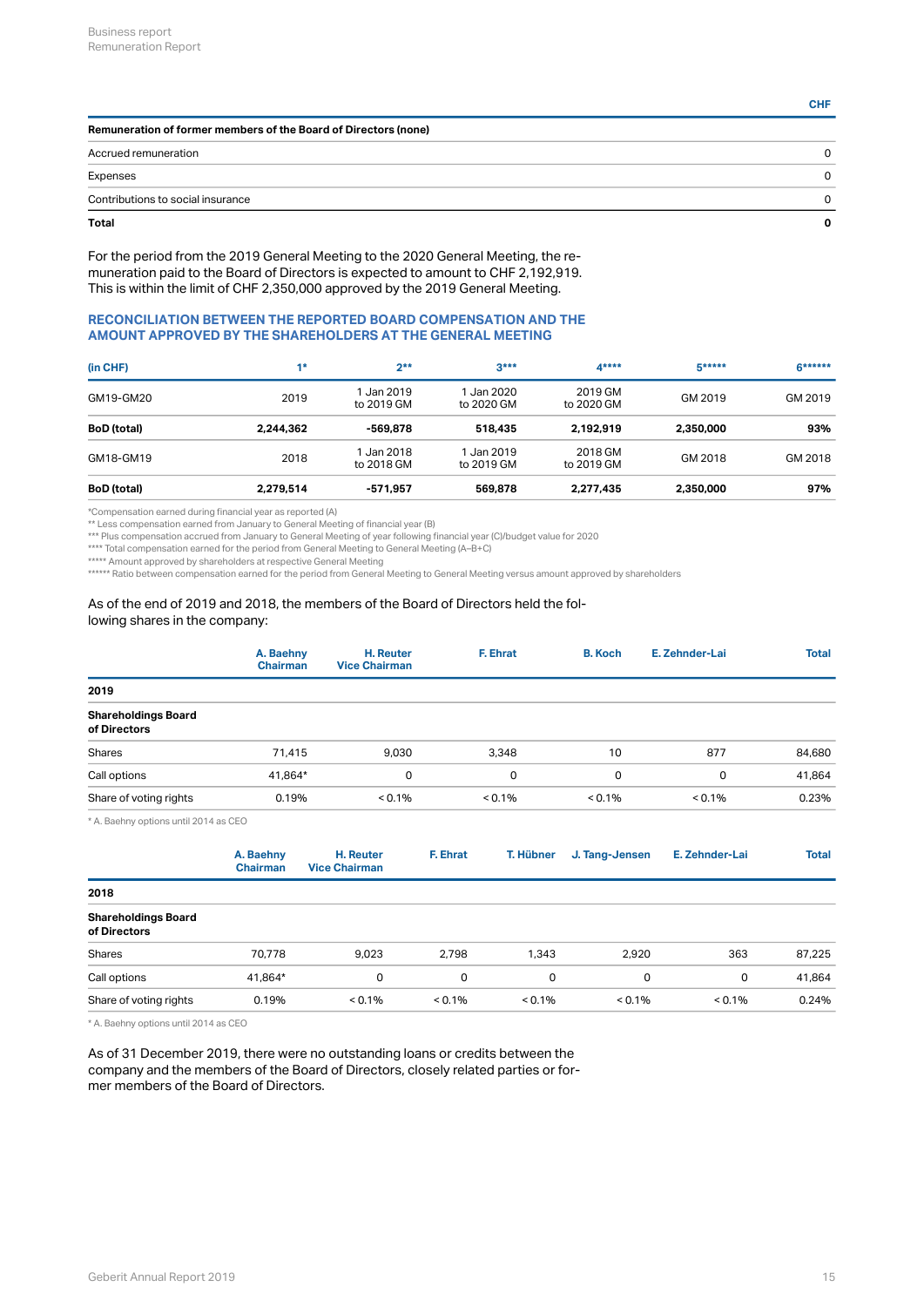## **7. GROUP EXECUTIVE BOARD: REMUNERATION AND SHARE/OPTION OWNERSHIP IN 2019**

This section is audited by the external auditor.

### <span id="page-15-0"></span>**7.1 PERFORMANCE IN 2019**

Consolidated net sales in 2019 increased by 0.1% to CHF 3,083 million. This total growth comprised growth in local currencies of +3.4% and a negative foreign currency effect of -3.3%. The results in 2019 were no longer impacted by one-off costs related to the Sanitec acquisition, which is why adjusted figures will no longer be shown as of the reporting year. The result comparisons relate to adjusted prior year figures. Operating cashflow (EBITDA) increased by 4.2% to CHF 904 million; the EBITDA margin reached 29.3%. The increase in the EBITDA margin compared with the previous year was above all driven by lower raw material prices, higher net sales volumes, an improved product mix and price increases as well as to enhancements in efficiency and high cost discipline. In addition, a change to the IFRS accounting standard had a positive impact on the EBITDA development. Strong tariff-related increases in personnel expenses and one-off costs in connection with brand harmonisation had a negative effect. As a result of the strategy of striving for natural currency hedging, the currency development did not have any negative impact on the operating margin. Earnings per share were up by 4.4% to CHF 17.97 (previous year CHF 17.21). The return on invested capital (ROIC) rose to 23.1% (previous year 22.6%).

The variable cash remuneration (STI) of the Group Executive Board is determined on the basis of the following key performance indicators, which all have the same weighting: sales performance and EPS compared with the previous year as well as EBITDA margin and ROIC. The achievement of qualitative individual targets is also taken into consideration. The degree of achievement varies by KPI, and the weighted average of all elements used to calculate the variable cash remuneration clearly exceeded the targets.

## **7.2 REMUNERATION AWARDED IN 2019**

The remuneration of the Group Executive Board amounted to TCHF 10,278 in 2019 (previous year TCHF 8,727). The remuneration of the CEO amounted to TCHF 3,058 in the same period (previous year TCHF 2,503). The total remuneration of the Group Executive Board in 2019 was higher than in the previous year due to the very good results in variable remuneration and higher social security contribution due to exercise of call options by members of the Group Executive Board.

The CEO's variable compensation represented 89.6% of his fixed salary. For the other members of the Executive Committee, the variable compensation represented between 87.8% and 92.3% of their individual fixed salary.

At the 2018 General Meeting, the shareholders approved a maximum aggregate amount of TCHF 11,500 for the remuneration of the Group Executive Board for the year 2019. The compensation awarded for that period amounts to TCHF 10,278 and is therefore within the approved amount.

Further information on the remuneration awarded to the Group Executive Board for the business year 2019, compared with the maximum potential amount of remuneration, is provided with the invitation to the ordinary General Meeting 2020.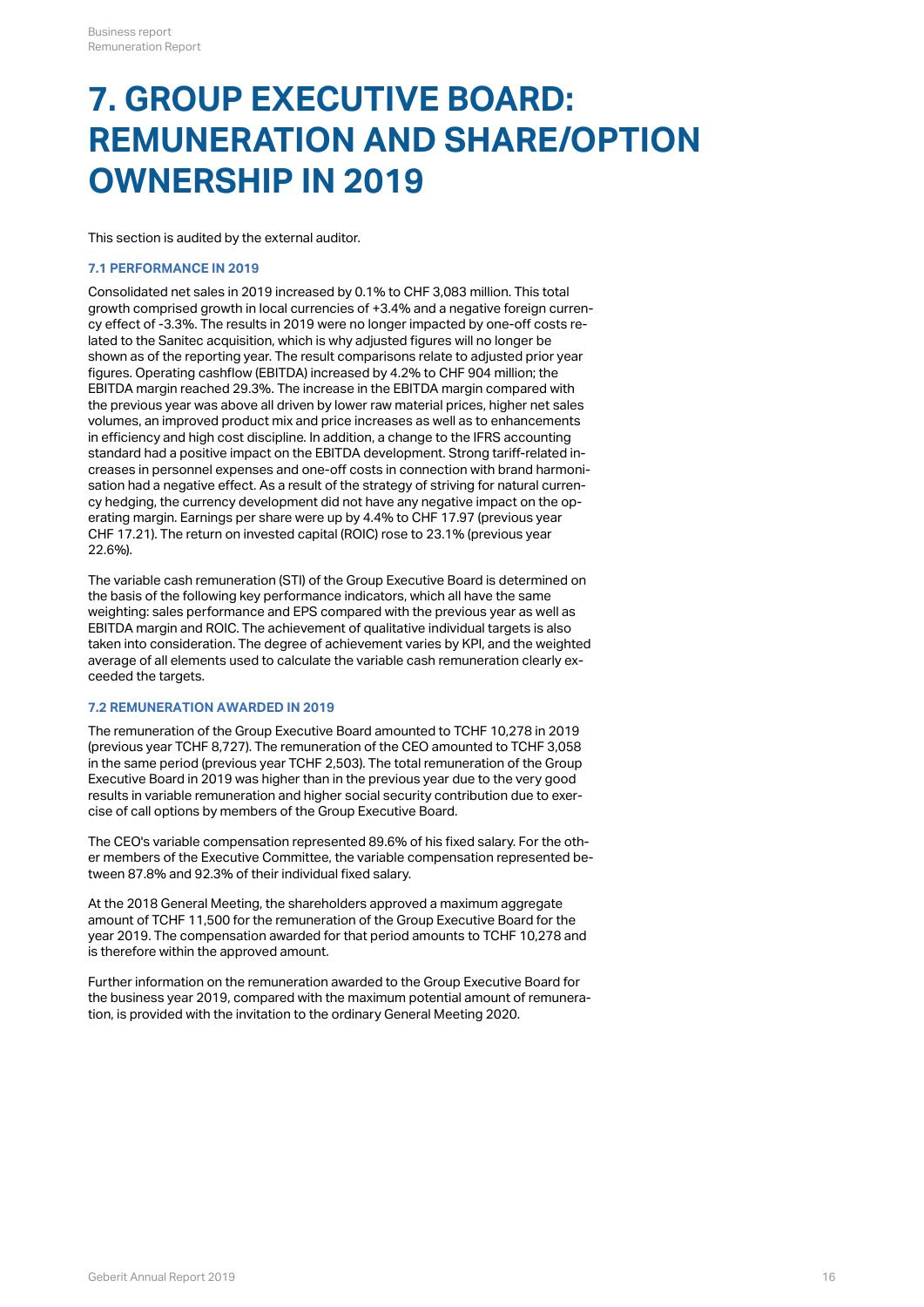#### The following table shows details of remuneration for 2019 and 2018:

|                                                 |                             | 2019         |                             | 2018         |
|-------------------------------------------------|-----------------------------|--------------|-----------------------------|--------------|
|                                                 | <b>C.Buhl</b><br><b>CEO</b> | <b>Total</b> | <b>C.Buhl</b><br><b>CEO</b> | <b>Total</b> |
|                                                 | <b>CHF</b>                  | <b>CHF</b>   | <b>CHF</b>                  | <b>CHF</b>   |
| Salary                                          |                             |              |                             |              |
| - Fixed salary                                  | 966,810                     | 3,412,642    | 931,801                     | 3,342,650    |
| - Variable salary <sup>1</sup>                  | 866,600                     | 3,032,650    | 541,350                     | 1,947,550    |
| thereof in shares in 2019 <sup>2</sup>          |                             |              | 540,978                     | 1,232,454    |
| Shares/options                                  |                             |              |                             |              |
| - Call options MSOP 2019/2018 <sup>3</sup>      | 840,399                     | 2,488,670    | 809,885                     | 2,357,518    |
| - Call options MSPP 2019/2018 <sup>4</sup>      | 52,415                      | 119,412      | 43,639                      | 109,830      |
| Non-cash benefits                               |                             |              |                             |              |
| - Private share of company vehicle <sup>5</sup> | 7,056                       | 45,646       | 7,056                       | 46,380       |
| Expenditure on pensions                         |                             |              |                             |              |
| - Pension plans                                 | 90,262                      | 524,743      | 88,390                      | 497,124      |
| - Social insurance                              | 232,583                     | 637,875      | 78,092                      | 408,123      |
| - Contribution health/accident insurance        | 2,187                       | 16,149       | 2,476                       | 18,172       |
| Total <sup>6</sup>                              | 3,058,312                   | 10,277,787   | 2,502,689                   | 8,727,347    |

 $^1$  The amounts to be paid (current year), and the amounts effectively paid (previous year) respectively are shown. The payment of the variable salary occurs in the following year. Members of the Group Executive Board are free to choose between a payment in shares or in cash.

 $^2$  Registered shares of the company with a par value of CHF 0.10 each, 3-year blocking period, valued at fair market value at grant date of CHF 406.75 (PY CHF 432.20). Call options on registered shares of the company with a par value of CHF 0.10 each, issued within the scope of the Management Stock Option Programme (MSOP); 1 option entitles to purchase 1 registered share at an exercise price of CHF 406.75 (PY CHF 432.20); definitive acquisition of the option ("vesting") dependent on various conditions, 3 year vesting period (1 tranche at 100%); the total value of the call options is evaluated as of the grant date and afterwards measured according to the expected achievement of 3

objectives. Market value of CHF 39.39 determined using the binomial method (PY 3-5-year vesting period (3 tranches at 33%) CHF 39.29).  $^4$  Call options on registered shares of the company with a par value of CHF 0.10 each, issued within the scope of the Management Share Participation Programme (MSPP); 1 option entitles to purchase 1 registered share at an exercise price of CHF 406.75 (PY CHF 432.20); definitive acquisition of the option ("vesting") dependent on various conditions, 3-year vesting period (1 tranche at 100%); the total value of the call options is evaluated as of the grant date and afterwards measured according to the expected achievement of objectives. Market value of CHF 39.39 determined using the binomial method (PY 1-4-year vesting period (4 tranches at 25%) CHF 36.61).

 $^5$  Valuation in accordance with the guidelines of the Swiss Federal Tax Administration FTA (0.8% of the purchase cost per month).

 $^6$  Immaterial payments (below CHF 500) are not included in the total. Overall these payments do not exceed CHF 2,000 per member of the Group Executive Board.

The parameters taken into consideration in the option valuation model are set out in

 $\rightarrow$  [Note 17 Participation plans of the consolidated financial statements](http://annualreport.geberit.com/reports/geberit/annual/2019/gb/English/20405017/17_-participation-plans.html?anchor=20405017%2F%2F17_-participation-plans#20405017//17_-participation-plans).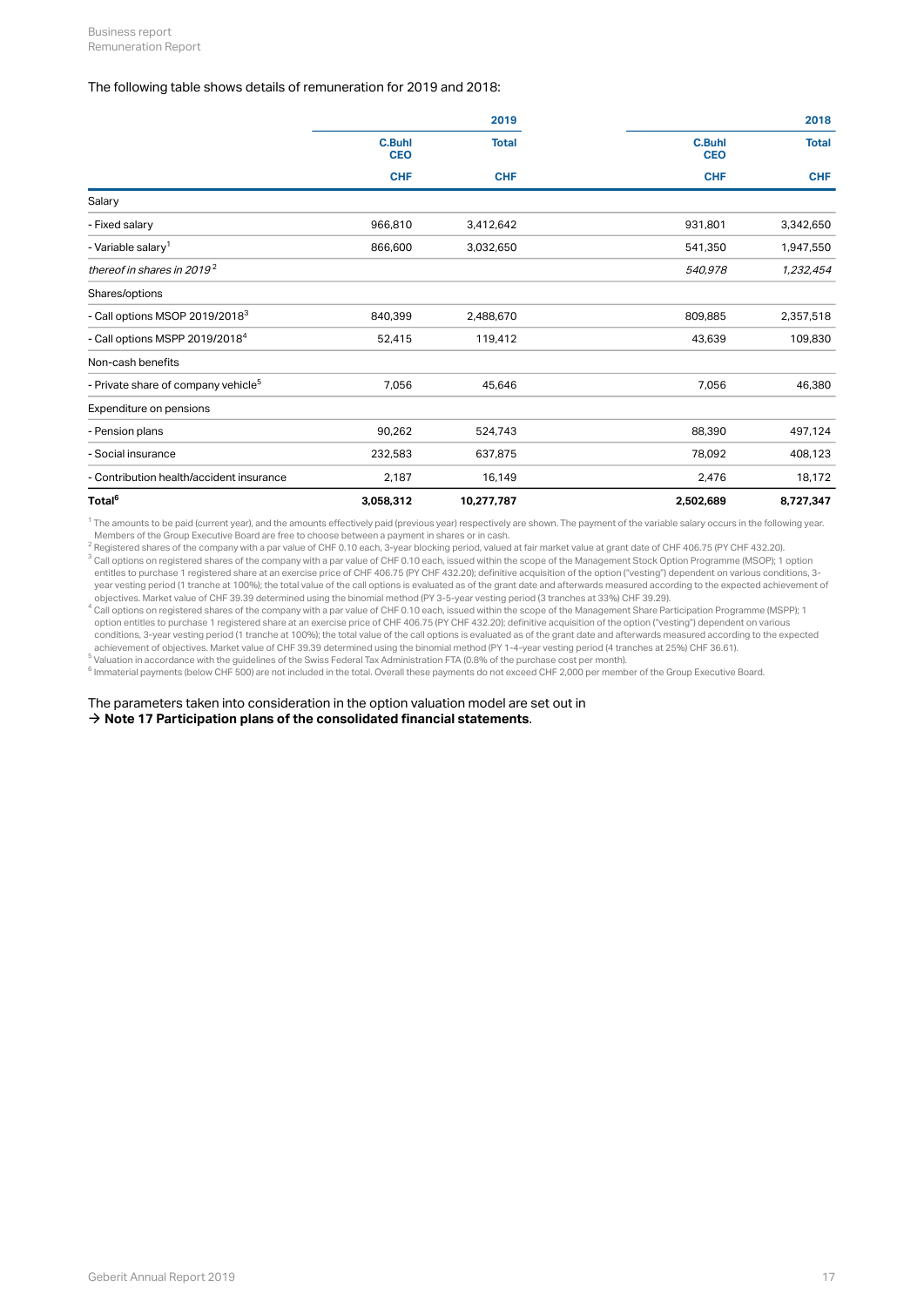## **7.3 SHAREHOLDINGS OF GROUP EXECUTIVE BOARD**

As of the end of 2019 and 2018, the Group Executive Board held the following shares in the company:

|                                                        | <b>Maturity</b>                                        | <b>Average</b><br>exercise<br>price<br>in CHF | C. Buhl<br><b>CEO</b> | <b>CFO</b>           | R. Iff M.Baumüller                                                                                                   | E. Renfordt-<br>Sasse                     | <b>K.</b> Spachmann | R. van Triest | M. Ziegler | Total   |
|--------------------------------------------------------|--------------------------------------------------------|-----------------------------------------------|-----------------------|----------------------|----------------------------------------------------------------------------------------------------------------------|-------------------------------------------|---------------------|---------------|------------|---------|
| 2019                                                   |                                                        |                                               |                       |                      |                                                                                                                      |                                           |                     |               |            |         |
|                                                        | <b>Shareholdings Group</b><br><b>Executive Board</b>   |                                               |                       |                      |                                                                                                                      |                                           |                     |               |            |         |
| Shares                                                 |                                                        |                                               | 12,772                | 28,316               | 3,408                                                                                                                | 646                                       | 12,000              | 400           | 2,908      | 60,450  |
|                                                        | Percentage voting rights shares                        |                                               | < 0.1%                | < 0.1%               | $< 0.1\%$                                                                                                            | < 0.1%                                    | < 0.1%              | < 0.1%        | $< 0.1\%$  | 0.16%   |
| Call options <sup>1</sup>                              |                                                        |                                               |                       |                      |                                                                                                                      |                                           |                     |               |            |         |
|                                                        | End of vesting period:                                 |                                               |                       |                      |                                                                                                                      |                                           |                     |               |            |         |
| Vested                                                 | 2021-2026                                              | 372.20                                        | 8,041                 | 695                  | 3,228                                                                                                                | 10,240                                    | 119                 | 1,431         | 2,316      | 26,070  |
| 2020                                                   | 2023-2027                                              | 409.97                                        | 13,351                | 7,608                | 1,983                                                                                                                | 3,664                                     | 6,751               | 4,627         | 921        | 38,905  |
| 2021                                                   | 2024-2028                                              | 409.97                                        | 19,945                | 10,746               | 3,462                                                                                                                | 5,161                                     | 9,684               | 6,653         | 2,548      | 58,199  |
| 2022                                                   | 2025-2028                                              | 424.97                                        | 47,421                | 22,641               | 11,294                                                                                                               | 10,714                                    | 19,765              | 14,498        | 11,377     | 137,710 |
| 2023                                                   | 2028                                                   | 432.20                                        | 6,871                 | 3,266                | 1,527                                                                                                                | 1,594                                     | 3,011               | 2,036         | 1,696      | 20,001  |
| <b>Total options</b>                                   |                                                        |                                               | 95,629                | 44,956               | 21,494                                                                                                               | 31,373                                    | 39,330              | 29,245        | 18,858     | 280,885 |
| Percentage potential share of<br>voting rights options |                                                        |                                               | 0.26%                 | 0.12%                | < 0.1%                                                                                                               | < 0.1%                                    | 0.11%               | < 0.1%        | $< 0.1\%$  | 0.76%   |
|                                                        |                                                        |                                               |                       |                      | Purchase ratio 1 share for 1/1.5 options. The unvested options are subject to a performance-based vesting condition. |                                           |                     |               |            |         |
|                                                        | <b>Maturity</b>                                        | Average<br>exercise<br>price<br>in CHF        | C. Buhl<br><b>CEO</b> | R. Iff<br><b>CFO</b> |                                                                                                                      | M. Baumüller E. Renfordt-<br><b>Sasse</b> | K. Spachmann        | R. van Triest | M. Ziegler | Total   |
| 2018                                                   |                                                        |                                               |                       |                      |                                                                                                                      |                                           |                     |               |            |         |
|                                                        | <b>Shareholdings Group</b><br><b>Executive Board</b>   |                                               |                       |                      |                                                                                                                      |                                           |                     |               |            |         |
| Shares                                                 |                                                        |                                               | 7,404                 | 31,564               | 3,078                                                                                                                | 1,546                                     | 12,500              | 300           | 2,416      | 58,808  |
|                                                        | Percentage voting rights shares                        |                                               | < 0.1%                | $< 0.1\%$            | < 0.1%                                                                                                               | < 0.1%                                    | $< 0.1\%$           | < 0.1%        | < 0.1%     | 0.16%   |
| Call options <sup>1</sup>                              |                                                        |                                               |                       |                      |                                                                                                                      |                                           |                     |               |            |         |
|                                                        | End of vesting period:                                 |                                               |                       |                      |                                                                                                                      |                                           |                     |               |            |         |
| Vested                                                 | 2020-2024                                              | 332.00                                        | 13,219                | 8,836                | 3,706                                                                                                                | 6,166                                     | 807                 | 60            | 2,857      | 35,651  |
| 2019                                                   | 2022-2026                                              | 394.76                                        | 11,600                | 7,665                | 754                                                                                                                  | 4,074                                     | 6,766               | 2,621         | 980        | 34,460  |
| 2020                                                   | 2023-2027                                              | 409.97                                        | 13,351                | 7,608                | 1,983                                                                                                                | 3,664                                     | 6,751               | 4,627         | 921        | 38,905  |
| 2021                                                   | 2024-2028                                              | 409.97                                        | 19,945                | 10,746               | 3,462                                                                                                                | 5,161                                     | 9,684               | 6,653         | 2,548      | 58,199  |
| 2022                                                   | 2025-2028                                              | 434.08                                        | 13,439                | 6,623                | 3,088                                                                                                                | 3,098                                     | 6,056               | 4,067         | 2,071      | 38,442  |
| 2023                                                   | 2028                                                   | 432.20                                        | 6,871                 | 3,266                | 1,527                                                                                                                | 1,594                                     | 3,011               | 2,036         | 1,696      | 20,001  |
| <b>Total options</b>                                   |                                                        |                                               | 78,425                | 44,744               | 14,520                                                                                                               | 23,757                                    | 33,075              | 20,064        | 11,073     | 225,658 |
|                                                        | Percentage potential share of<br>voting rights options |                                               | 0.21%                 | 0.12%                | < 0.1%                                                                                                               | $< 0.1\%$                                 | $< 0.1\%$           | < 0.1%        | < 0.1%     | 0.61%   |

 $<sup>1</sup>$  Purchase ratio 1 share for 1 option. The unvested options are subject to a performance-based vesting condition.</sup>

As of 31 December 2019, there were no outstanding loans or credits between the company and the members of the Group Executive Board, closely related parties or former members of the Group Executive Board.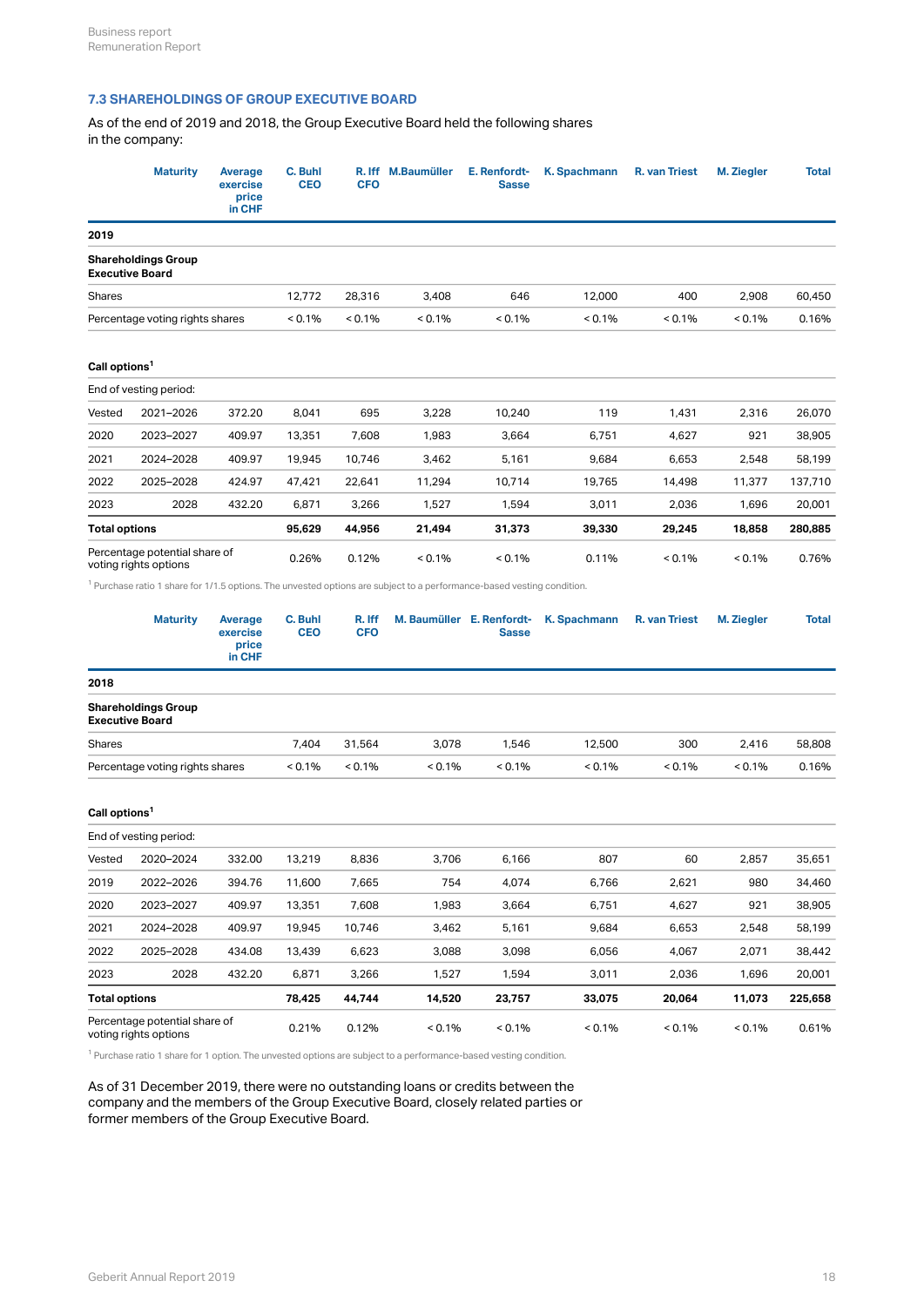# **8. SUMMARY OF SHARE AND OPTION PLANS 2019**

This section has been audited by the external auditor as part of the Financial Notes to the Consolidated Statements of the Geberit Group.

In 2019, employees, management and the members of the Board of Directors participated in three different share plans. The plans are described for the management and the Board of Directors in this Remuneration Report and for the employees in  $\rightarrow$  **[Note 17](http://annualreport.geberit.com/reports/geberit/annual/2019/gb/English/20405017/17_-participation-plans.html?anchor=20405017%2F%2F17_-participation-plans#20405017//17_-participation-plans)** of the consolidated financial statements (participation plans). Under the three different share plans, a total of the following numbers of shares were allocated.

|                                       | End of<br>blocking<br>period | Number of<br>participants | <b>Number of</b><br>shares<br><b>issued</b> | <b>Issuing</b><br>price<br><b>CHF</b> |
|---------------------------------------|------------------------------|---------------------------|---------------------------------------------|---------------------------------------|
| Employee share purchase plan (ESPP)   | 2021                         | 2.424                     | 18.903                                      | 264.40                                |
| Management share purchase plan (MSPP) | 2022                         | 99                        | 10.278                                      | 406.75                                |
| Board of Directors compensation       | 2023                         |                           | 3.398                                       | 406.75                                |

**Total 32,579**

The 32,579 shares required for these plans were taken from the stock of treasury shares.

In 2019, Geberit management participated in two different **option plans** (MSPP and MSOP). The plans are described in this Remuneration Report. Under these plans, the following numbers of options are expected to be allocated with final effect at the end of the vesting period\*.

|                                       | <b>End of vesting</b><br>period | <b>Maturity</b> | Number of<br>participants | Number of<br>options expected<br>to be allocated | <b>Exercise price</b><br><b>CHF</b> |
|---------------------------------------|---------------------------------|-----------------|---------------------------|--------------------------------------------------|-------------------------------------|
| Management share purchase plan (MSPP) | 2019-2022                       | 2028            | 99                        | 10.278                                           | 406.75                              |
| Option plan (MSOP)                    | 2019-2022                       | 2028            | 92                        | 114.435                                          | 406.75                              |
| Total                                 |                                 |                 |                           | 124,713                                          |                                     |

The fair value of the options granted in 2019 amounted to CHF 39.39 (MSPP) and CHF 39.39 (MSOP) on average at the respective grant date. The fair value was determined using the binomial model for "American Style Call Options".

The calculation model was based on the following parameters:

|                                       | <b>Exercise</b><br>price | <b>Expected</b><br>Ø volatility | Expected Ø<br>dividend yield | <b>Contractual</b><br>period | <b>Risk-free Ø</b><br>interest rate |
|---------------------------------------|--------------------------|---------------------------------|------------------------------|------------------------------|-------------------------------------|
|                                       | <b>CHF</b>               | %                               | $\%$                         | Years                        | %                                   |
| Management share purchase plan (MSPP) | 406.75                   | 16.51                           | 2.55                         |                              | $-0.27$                             |
| Option plan (MSOP)                    | 406.75                   | 16.51                           | 2.55                         |                              | $-0.27$                             |

 $1$  The exercise price corresponds to the average price of Geberit shares for the period from 5. – 18.3.2019.

Costs resulting from share participation plans amounted to CHF 2.9 million in 2019 (previous year CHF 3.0 million); those for option plans totalled CHF 4.7 million (previous year CHF 3.8 million).

\* The number of options expected to be allocated with final effect at the end of the vesting period depends on target achievement (average ROIC) and has been calculated on the basis of expected target achievement.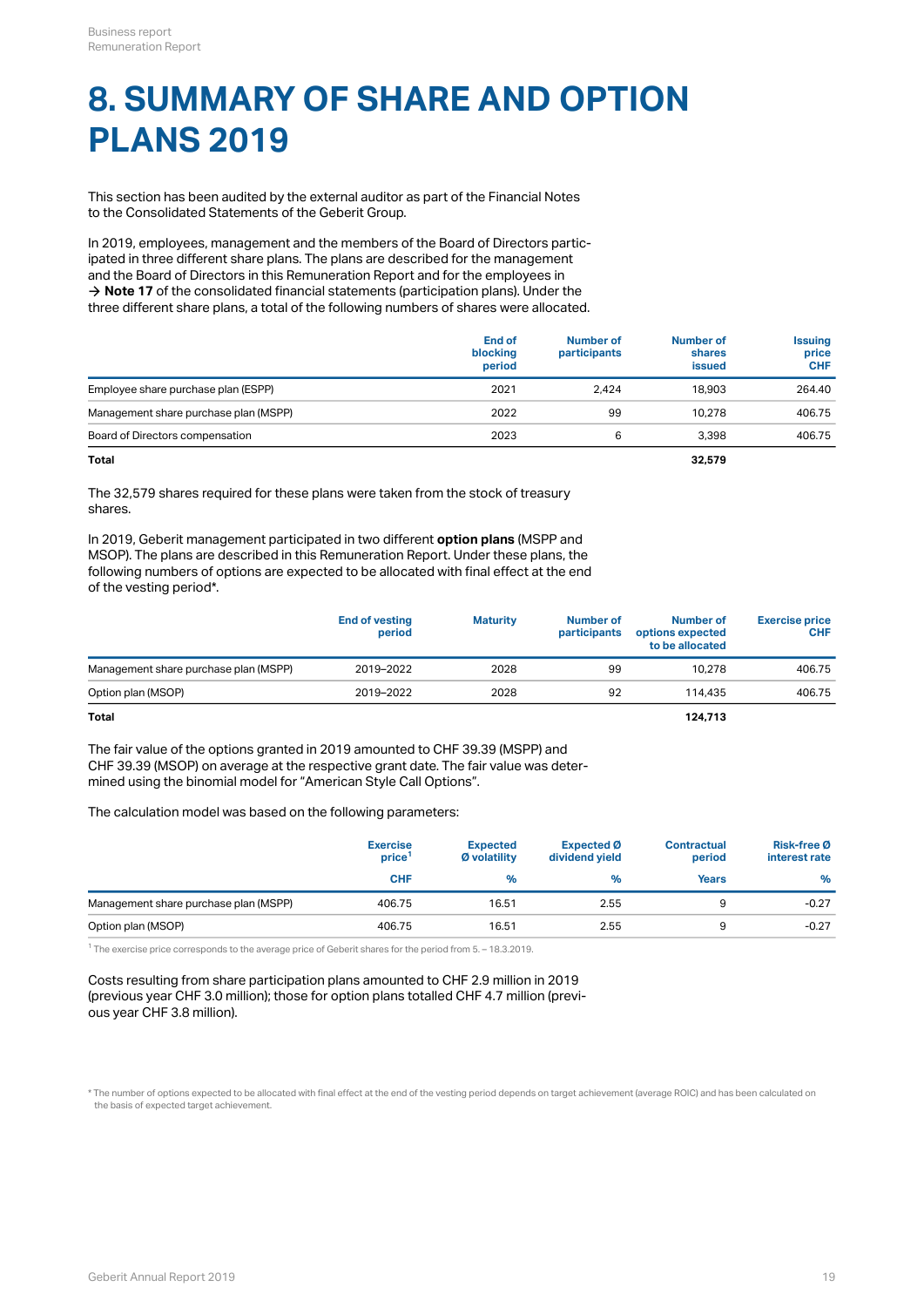## **9. SUMMARY OF SHARES AND OPTIONS HELD BY EMPLOYEES AND MANAGEMENT AS OF 31 DECEMBER 2019**

This section has been audited by the external auditor as part of the Financial Notes to the Consolidated Statements of the Geberit Group.

Geberit is committed to a vigilant management of equity dilution. As of 31 December 2019, the Board of Directors, the Group Executive Board and the employees owned a combined total of 372,600 (previous year 386,381) shares, i.e. 1.0% (previous year 1.0%), of the share capital of Geberit AG.

The following table summarises all option plans in place as at 31 December 2019\*:

| <b>End of vesting period</b> | <b>Maturity</b> | Number of<br>options<br>outstanding | Ø exercise price<br><b>CHF</b> | <b>Number of</b><br>options in the<br>money | Ø exercise price<br><b>CHF</b> |
|------------------------------|-----------------|-------------------------------------|--------------------------------|---------------------------------------------|--------------------------------|
| Vested                       | 2020-2026       | 117.637                             | 311.78                         | 117,637                                     | 311.78                         |
| 2020                         | 2023-2027       | 76.187                              | 398.75                         | 76.187                                      | 398.75                         |
| 2021                         | 2024-2028       | 139,186                             | 416.12                         | 139,186                                     | 416.12                         |
| 2022                         | 2025-2028       | 160.422                             | 412.59                         | 160.422                                     | 412.59                         |
| 2023                         | 2028            | 34,420                              | 432.20                         | 34,420                                      | 432.20                         |
| <b>Total</b>                 |                 | 527.852                             | 390.33                         | 527.852                                     | 390.33                         |

This table also includes options under participation plans from earlier years that have different terms and vesting conditions.

#### The following movements took place in 2019 and 2018\*:

|                               | <b>MSOP</b>                 |                            |                             | <b>MSPP</b>                |                             | <b>Total 2019</b>   |                             | <b>Total 2018</b>          |
|-------------------------------|-----------------------------|----------------------------|-----------------------------|----------------------------|-----------------------------|---------------------|-----------------------------|----------------------------|
|                               | <b>Number of</b><br>options | <b>Ø</b> exercise<br>price | <b>Number of</b><br>options | <b>Ø</b> exercise<br>price | <b>Number of</b><br>options | Ø exercise<br>price | <b>Number of</b><br>options | <b>Ø</b> exercise<br>price |
|                               | <b>CHF</b>                  |                            | <b>CHF</b>                  |                            | <b>CHF</b>                  |                     | <b>CHF</b>                  |                            |
| Outstanding<br>1 January      | 461,881                     | 373.39                     | 46,063                      | 382.21                     | 507,944                     | 374.19              | 473,375                     | 351.52                     |
| Granted<br>options            | 114,435                     | 406.75                     | 10,278                      | 406.75                     | 124,713                     | 406.75              | 116,779                     | 432.20                     |
| Forfeited<br>options          | 7,012                       | 534.74                     | 246                         | 416.61                     | 7,258                       | 530.74              | 25,390                      | 398.31                     |
| Expired<br>options            | $\mathbf 0$                 | $\mathbf 0$                | $\mathbf 0$                 | $\mathbf 0$                | 0                           | $\mathbf 0$         | 0                           | $\mathbf 0$                |
| Exercised<br>options          | 85,752                      | 324.36                     | 11,795                      | 331.75                     | 97,547                      | 325.25              | 56,820                      | 293.37                     |
| Outstanding<br>31 December    | 483,552                     | 389.35                     | 44,300                      | 401.06                     | 527,852                     | 390.33              | 507,944                     | 374.19                     |
| Exercisable at<br>31 December | 99,437                      | 299.76                     | 18,200                      | 377.43                     | 117,637                     | 311.78              | 143,895                     | 293.39                     |

This table also includes options under participation plans from earlier years that have different terms and vesting conditions.

#### The options outstanding at 31 December 2019 had an exercise price of between CHF 231.20 and CHF 435.95 and an average remaining contractual life of 6.4 years.

\* The number of options expected to be allocated with final effect at the end of the vesting period depends on target achievement (average ROIC) and has been calculated on the basis of expected target achievement.